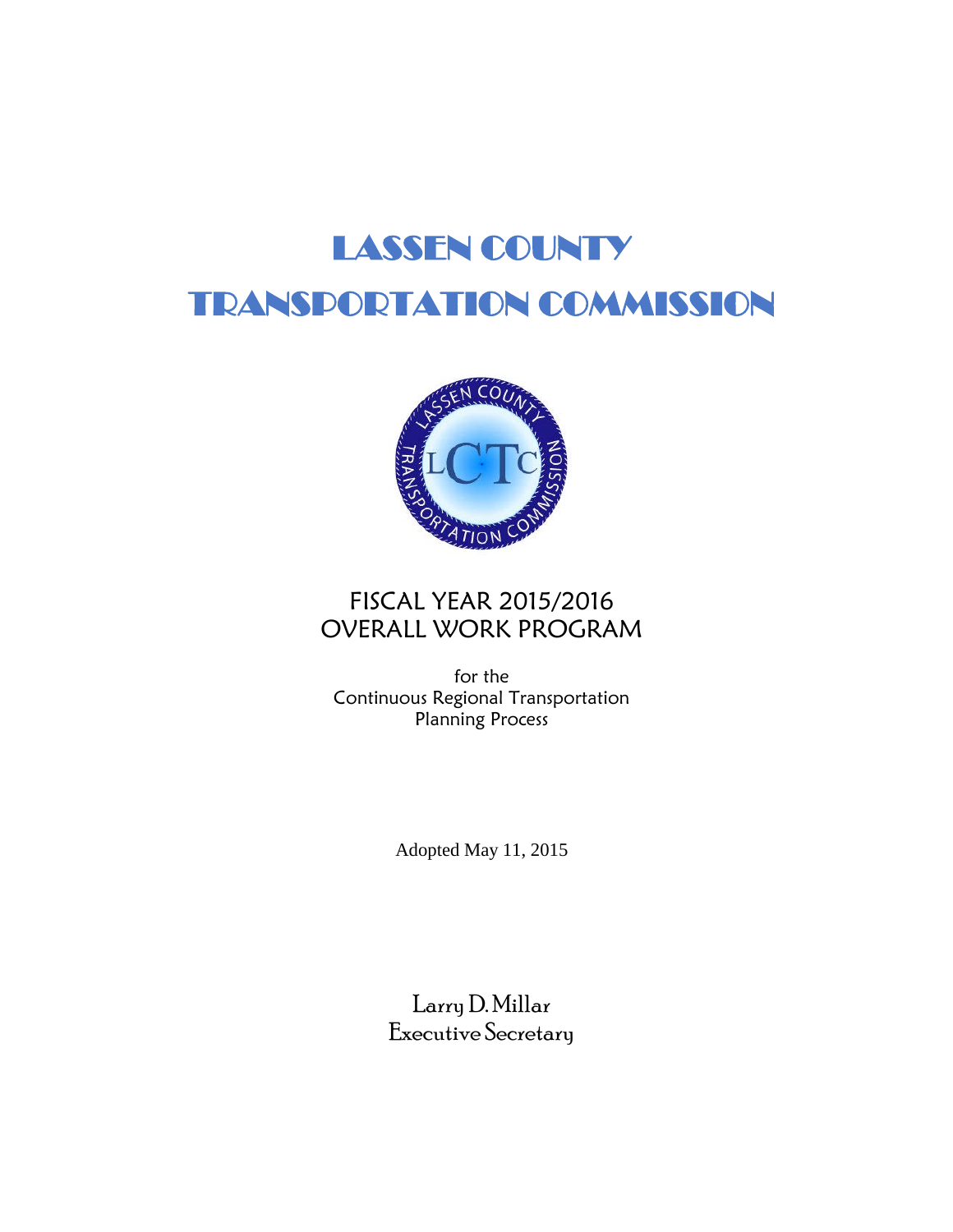# **Contents**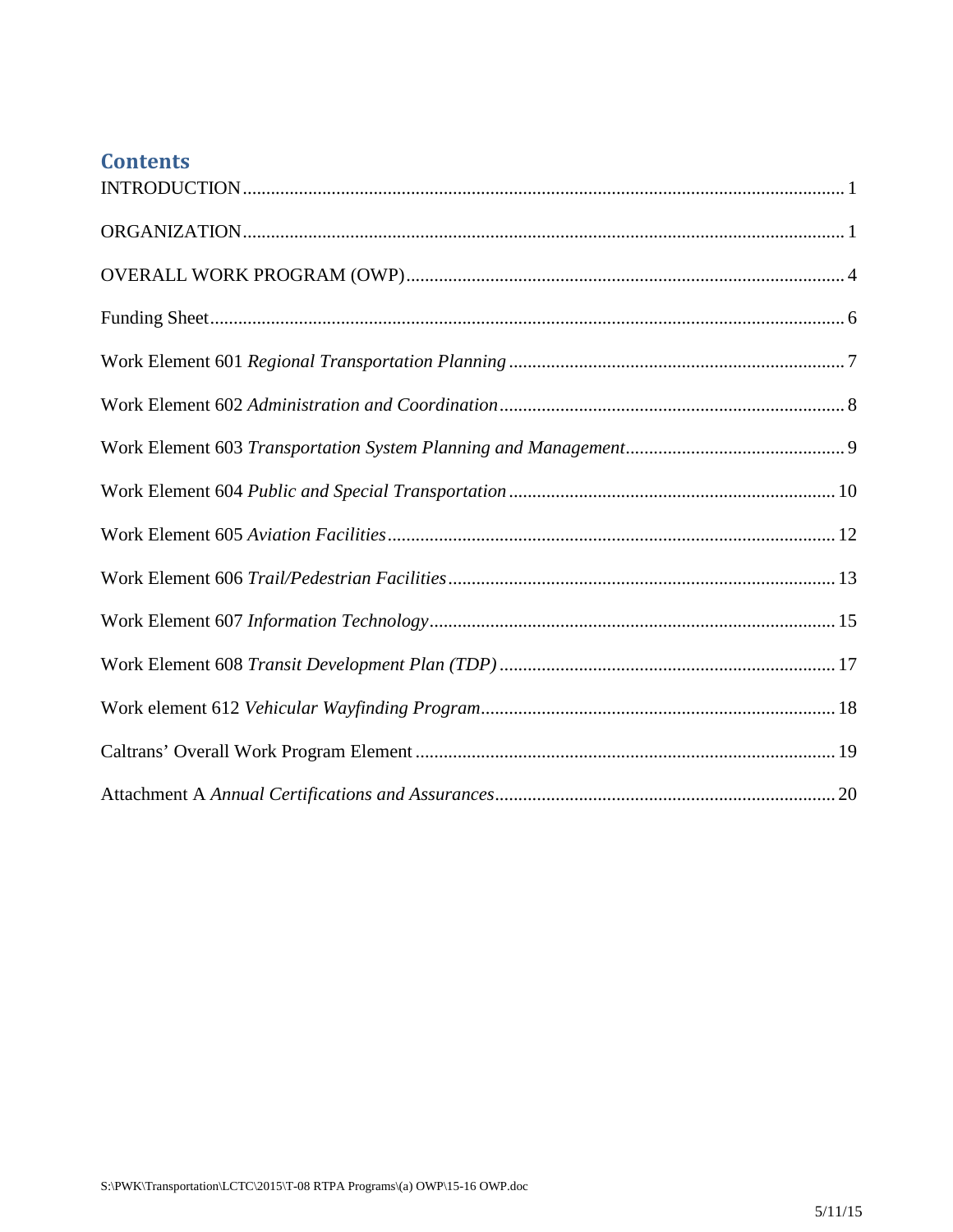#### OVERALL WORK PROGRAM 2015/2016 FISCAL YEAR

# <span id="page-2-0"></span>**INTRODUCTION**

Lassen County lies in northeastern California situated at the north end of the Sierra Nevada Range. It is bounded by the State of Nevada to the east and by the Counties of Modoc, Shasta, Sierra and Plumas to the north, west and south, respectively. It is the eighth largest of California's 58 counties with its lower valleys generally above 4,000 feet and mountains rise to heights of 8,200 feet.

Lassen County is 4,690 square miles in total area. The Federal government owns more than half of Lassen County's landmass, including Lassen National Forest to the west, the Sierra Army Depot to the east, and large range and timber tracts that are administered by the Bureau of Land Management. A lesser portion of the county's land resources is State-owned. A small section of Lassen National Volcanic Park lies in the western region of the County.

The City of Susanville is the County Seat and the only incorporated city in Lassen County. Unincorporated community centers include Westwood, Clear Creek, Bieber, Johnstonville, Janesville, Standish, Litchfield, Herlong, Doyle, Milford, Leavitt Lake, Little Valley, Ravendale, Termo and Madeline.

Major highways within the County are U.S. 395 and State Routes (SR) 36, 44, and 139. In addition, State Routes 70, 147, and 299 extend across parts of the County.

#### <span id="page-2-1"></span>**ORGANIZATION**

The purpose of the FY 2015/2016 Overall Work Program for the Regional Transportation Planning Agency (RTPA), the Lassen County Transportation Commission (LCTC), is to prioritize transportation planning projects when using State and Federal transportation funds. This Overall Work Program responds to Federal, State and local mandates, establishes regional goals, objectives, assesses regional transportation needs, and defines work with other agencies, organizations and individuals on transportation planning issues.

The Lassen County Transportation Commission (LCTC) was formed in 1971 to allocate funds created by Senate Bill 325 (1972). It is made up of three members of the Susanville City Council and three members of the Lassen County Board of Supervisors. Assembly Bill 69 gave the LCTC responsibility for adopting the Regional Transportation Plan (RTP) and AB 402 of 1977 defined elements required in the RTP. AB 620 gave the LCTC responsibility for disbursing State Transit Assistance (STA) Funds. SB 45, effective January 1, 1998, gave the LCTC the responsibility to prioritize projects eligible for State Transportation Improvement Program (STIP) funds.

The LCTC coordinates its activities with the County Planning and Building Services Department, City of Susanville's various departments as well as with other State and Federal government entities. Citizens are encouraged to provide input to identify and solve transportation problems of community concern. Regular public meetings and/or hearings are conducted on a bi-monthly basis.

S:\PWK\Transportation\LCTC\2015\T-08 RTPA Programs\(a) OWP\15-16 OWP.doc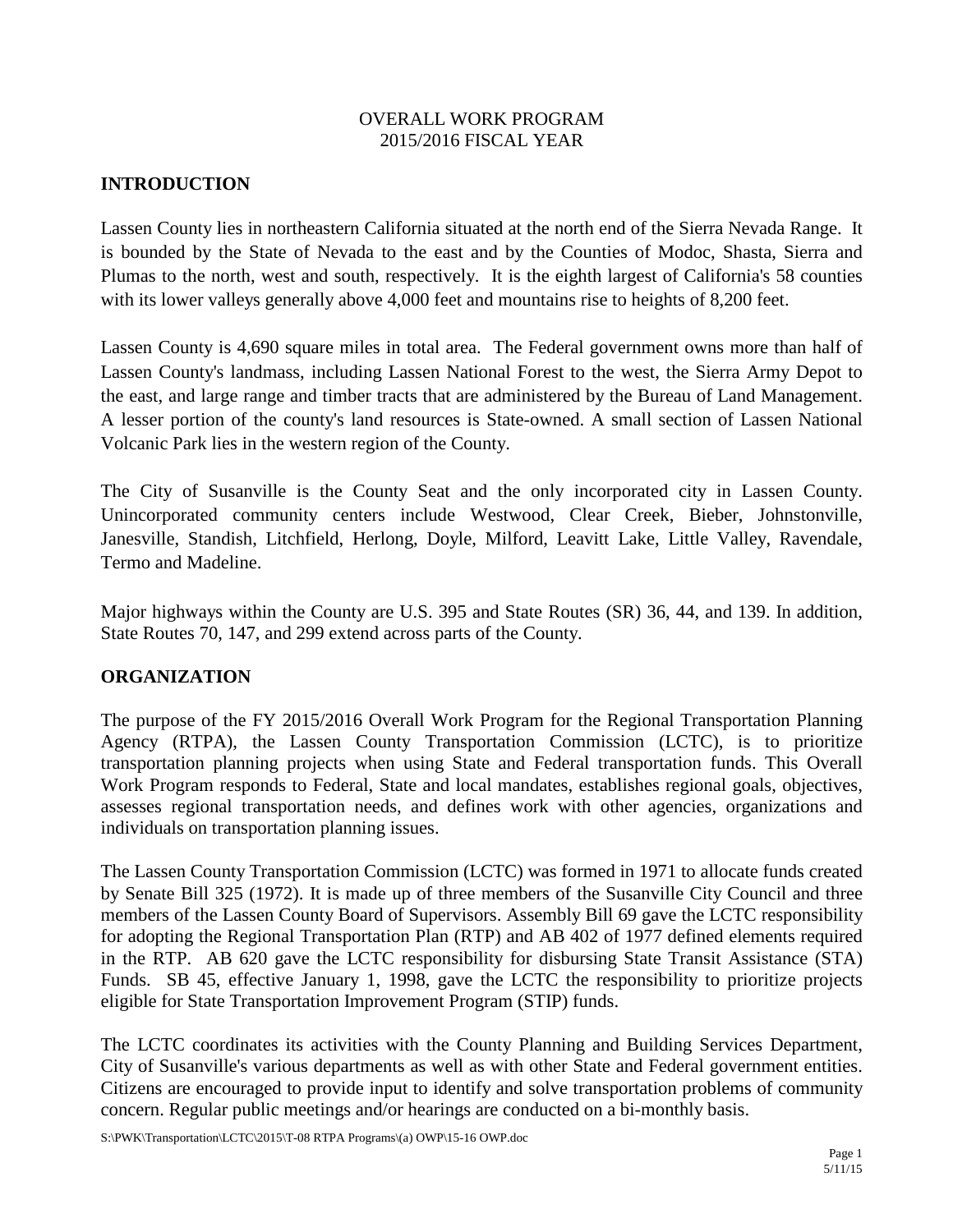The LCTC has two advisory committees, the LCTC Technical Advisory Committee (LCTC-TAC) and the Social Service Transportation Advisory Council (SSTAC). The LCTC-TAC has been useful in making technical recommendations to the LCTC in prioritizing and programming projects in the Regional Transportation Plan (RTP) and the Regional Transportation Improvement Program (RTIP). The LCTC-TAC enhances the technical capacity of the planning process to support decision making. For 2015/2016 the LCTC-TAC will provide valuable input in the monitoring of the current Regional Transportation Plan.

The Social Service Transportation Advisory Council (SSTAC) advises the LCTC on the annual unmet needs process. At the March 2012 meeting the Commission increased the membership of the SSTAC by including the Susanville Indian Rancheria as a provider of service for persons of limited means. The appointments to the SSTAC occur as required by the Transportation Development Act.

The same members of the LCTC also comprise the Lassen Transit Service Agency (LTSA). The LTSA is responsible for overseeing the operation of the Lassen Rural Bus (LRB) public transit system.

Members of these advisory committees are indicated in the following organization charts.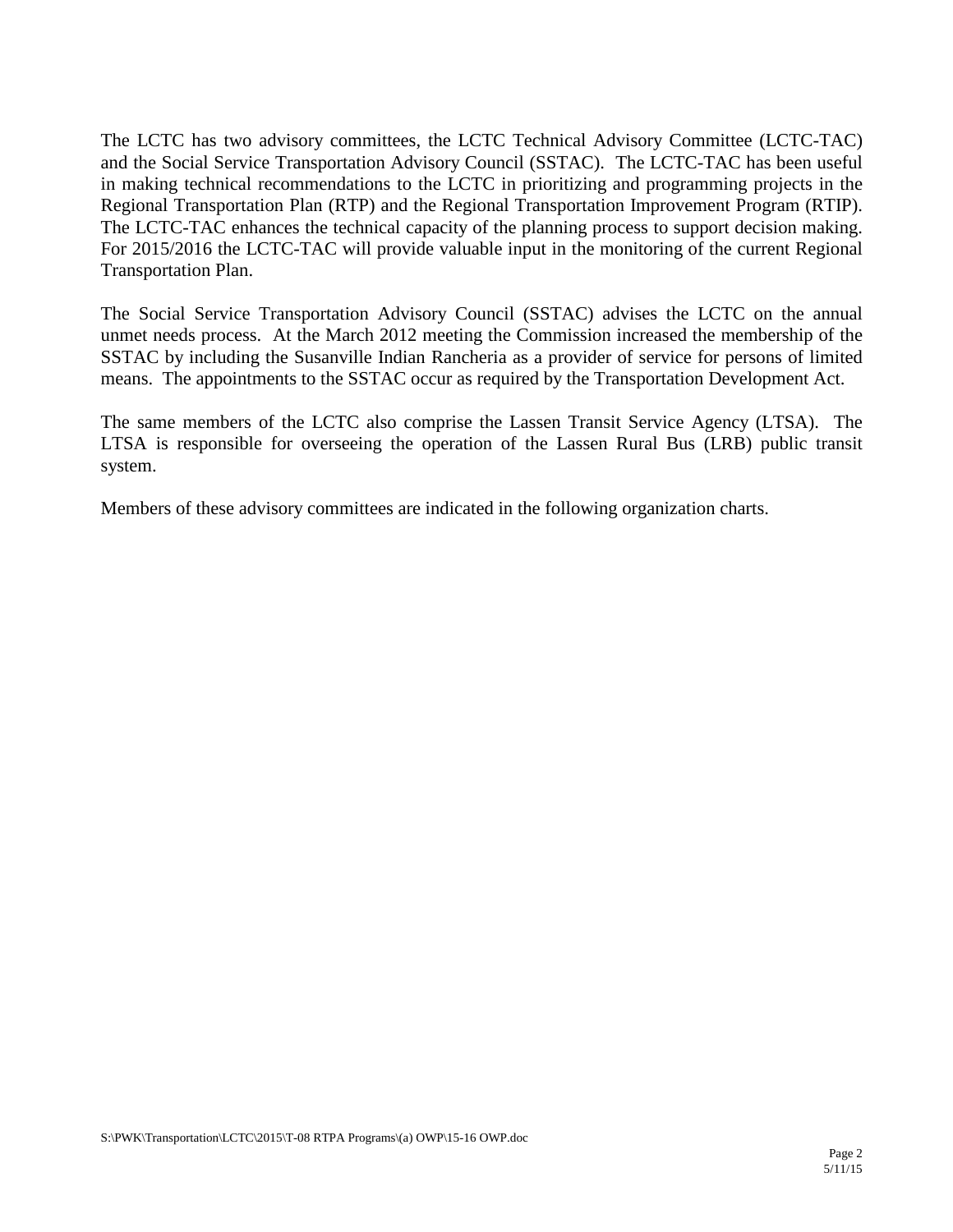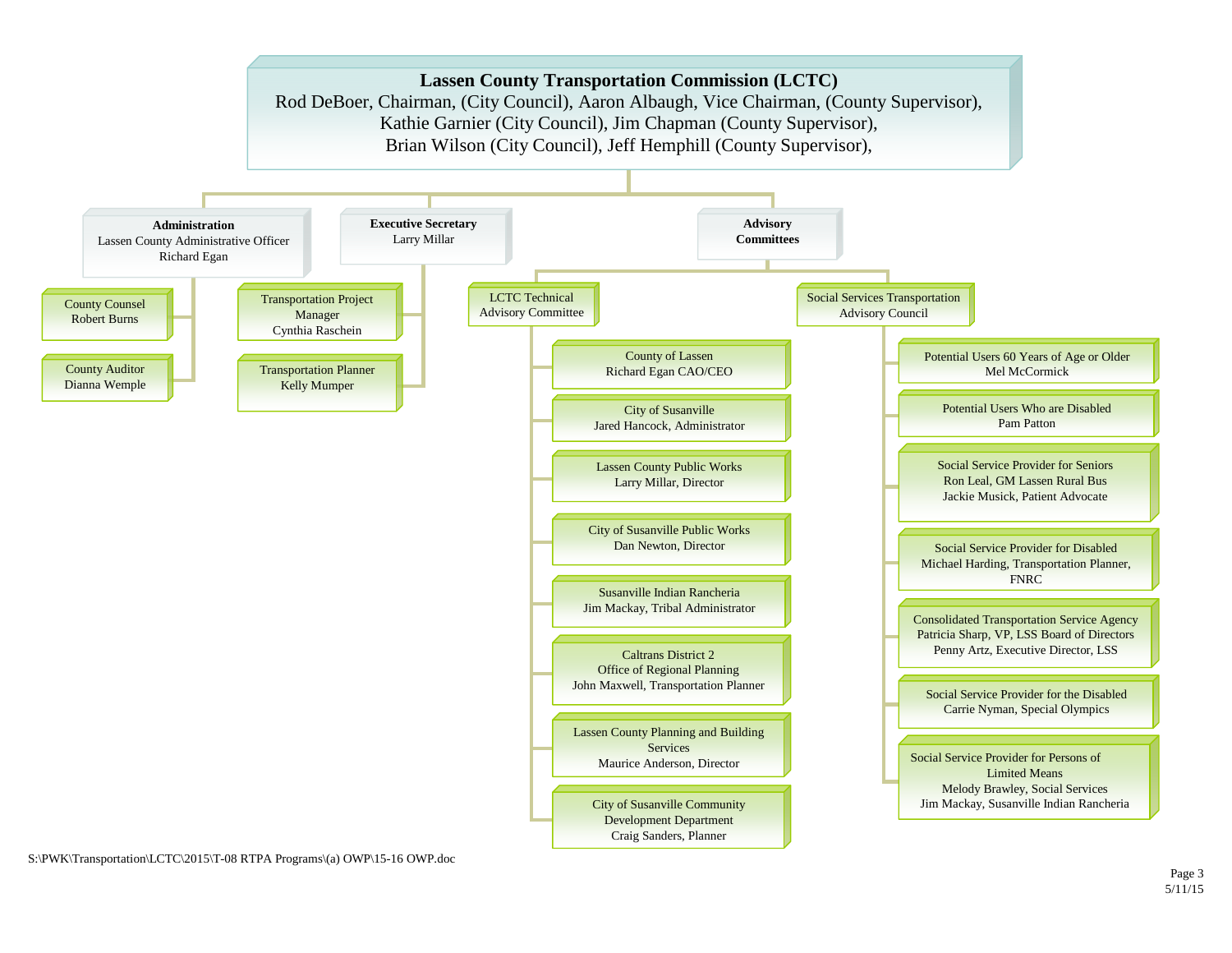# <span id="page-5-0"></span>**OVERALL WORK PROGRAM (OWP)**

LCTC is responsible for on-going administration and regional transportation planning for Lassen County. Transportation goals and objectives are considered during the planning and programming processes. Each federal reauthorization specifies planning factors to guide continuing, cooperative and comprehensive transportation planning as on-going activities rather than a single completed action. Typically federal agencies encourage planning organizations to focus work activities on broad planning objectives as relevant to their respective regions and local communities. State and local interests align with those objectives by providing common ground for shared approaches. It is noted that LCTC receives State Regional Planning Assistance funds (no federal funds) and uses the federal planning factors to develop planning goals consistent with our rural needs.

The Lassen County Transportation Commission amends the 2015/2016 work elements as necessary. The primary work efforts are targeted toward transportation systems management and transit system improvements. Major concerns of the LCTC are reflected in the elements and levels of funding in the OWP. The elements identify the overall degree of effort that will be expended to accomplish specific activities with the funds available.

LCTC participates in area task force meetings, and is a member of the North State Super Region, the Rural Counties Task Force, and the Regional Transportation Planning Agency Task Force. The chief regional transportation concerns are to preserve, rehabilitate and improve safety on existing transportation facilities, and to coordinate project sequences and transportation services in order to maximize efficiency and effectiveness of all available funding.

The Federal Planning Factors in Title 23 of the United States Code, Section 134(f) revised in SAFETEA-LU section 6001(h) are as

- 1. Support the economic vitality of the metropolitan area, especially enabling global competitiveness, productivity and efficiency.
- 2. Increase the safety of the transportation system for motorized and non-motorized users.
- 3. Increase the security of the transportation system for motorized and non-motorized users.
- 4. Increase the accessibility and mobility of people and for freight.
- 5. Protect and enhance the environment, promote energy conservation, improve the quality of life, and promote consistency between transportation improvements and State and Local planned growth and economic development patterns.
- 6. Enhance the integration and connectivity of the transportation system, across and between modes, people and freight.
- 7. Promote efficient system management and operation.
- 8. Emphasize the preservation of the existing transportation system.

Federal Planning Emphasis Areas (PEAs) are identified by Federal Highway Administration (FHWA) as follows:

- 1. MAP-21 Implementation
- 2. Models of Regional Planning Cooperation
- 3. Ladders of Opportunity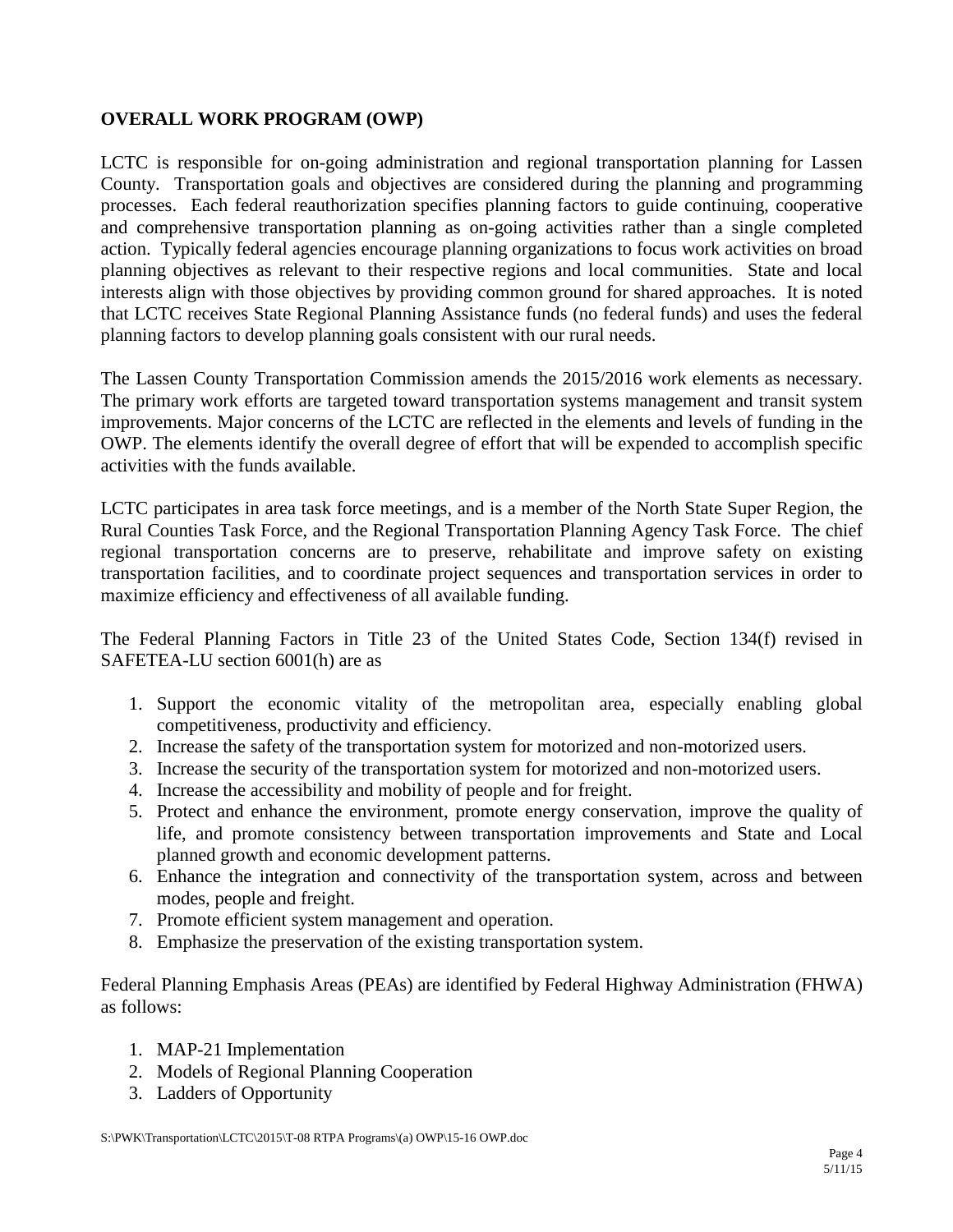Although not required by FHWA, LCTC has developed the Work Elements to underscore the PEAs in planning efforts for 2015/16. The following funding table identifies the funding sources for each Work Element as well as the PEA that Work Element falls under.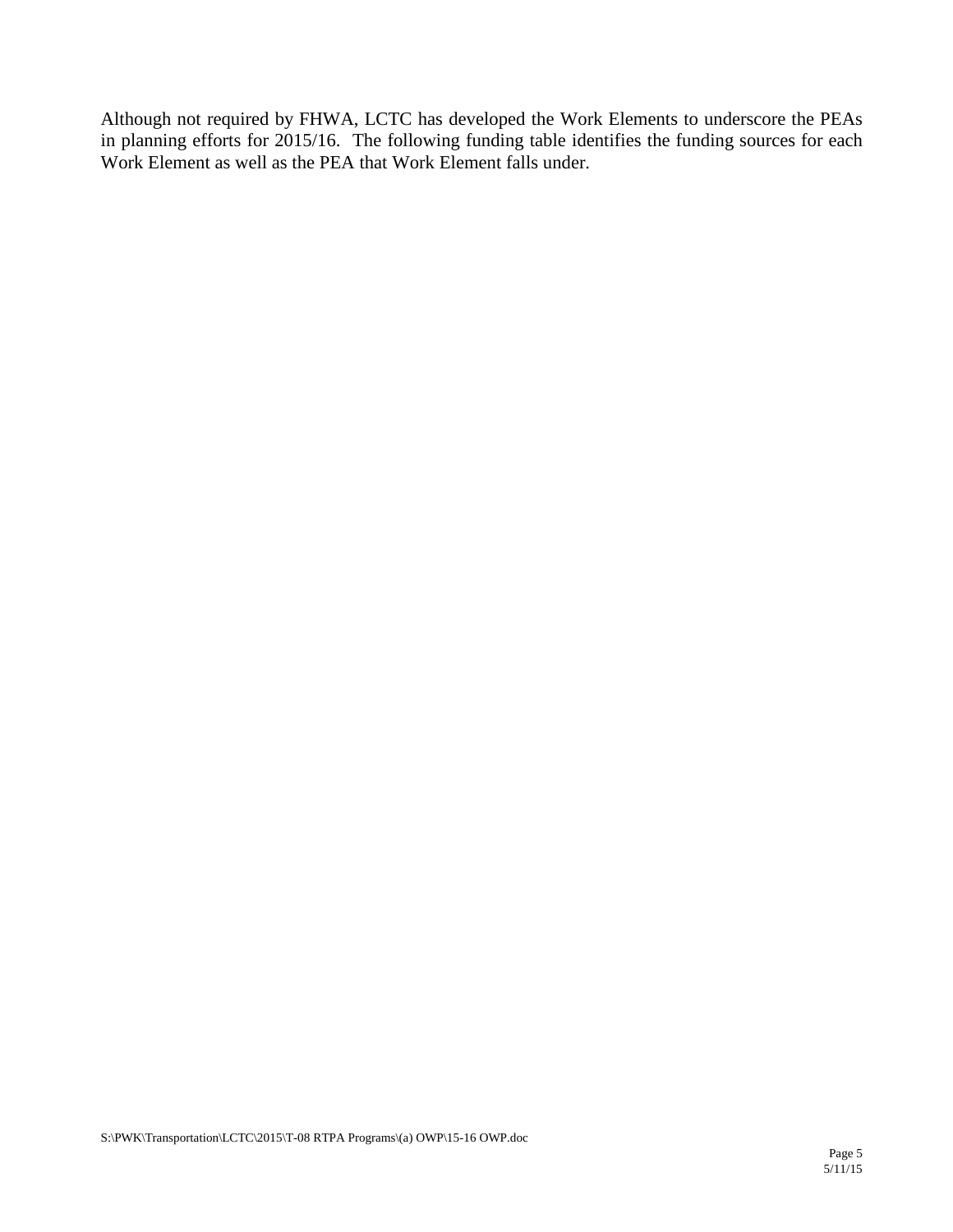<span id="page-7-0"></span>

|         |                                     |               |                        |              | b          |              |             |              |             |
|---------|-------------------------------------|---------------|------------------------|--------------|------------|--------------|-------------|--------------|-------------|
| Work    | Description                         | Planning      | Planning               | RPA          | <b>Ndd</b> | LTF          | 5304 Grant  | 14/15 RPA    | Total by WE |
| Element |                                     | Factor        | Emphasis<br>Area (PEA) | <b>Funds</b> |            | <b>Funds</b> |             | Carryover    |             |
| 501     | Regional Transportation<br>Planning | $1 - 8$       | 1, 2                   | 4,512        | 5,000      |              |             | $\mathbf{I}$ | 9,512.00    |
| 602     | Administration                      | 1, 5, 6, 7, 8 |                        | 46,500       |            | 60,000       |             | $\mathbf{I}$ | 106,500.00  |
| 603     | Transportation System<br>Management | $1 - 8$       | $1-3$                  | 74,000       | 65,000     |              |             | $\mathbf{I}$ | 139,000.00  |
| 604     | Public & Special<br>Transportation  | $1, 4-8$      | 2, 3                   | 50,372       |            |              |             | $\mathbf I$  | 50,372.00   |
| 605     | Aviation                            | $1, 4-8$      | 2, 3                   | 2,000        |            |              |             | $\mathbf I$  | 2,000.00    |
| 909     | Trail/Pedestrian Facilities         | $1 - 8$       | $1-3$                  | 20,000       |            |              |             | $\mathbf I$  | 20,000.00   |
| 607     | Information Technology              | $1, 5-8$      | 1, 2                   | 10,000       |            |              |             | $\mathbf{I}$ | 10,000.00   |
| 608     | Development Plan<br>Transportation  | $1-8$         | $1 - 3$                | 2,616        |            |              |             | $\mathbf{I}$ | 2,616.00    |
| 612     | Vehicular Wayfinding                | $1 - 8$       | $1-3$                  | 20,000       |            |              |             |              | 20,000.00   |
|         |                                     |               | Total by Fund 230,000  |              | 70,000     | 60,000       | $\mathbf I$ | $\mathbf I$  | 360,000     |

Lassen 15/16 OWP Funding Sheet **Lassen 15/16 OWP Funding Sheet**

S:\PWK\Transportation\LCTC\2015\T-08 RTPA Programs\(a) OWP\15-16 OWP.doc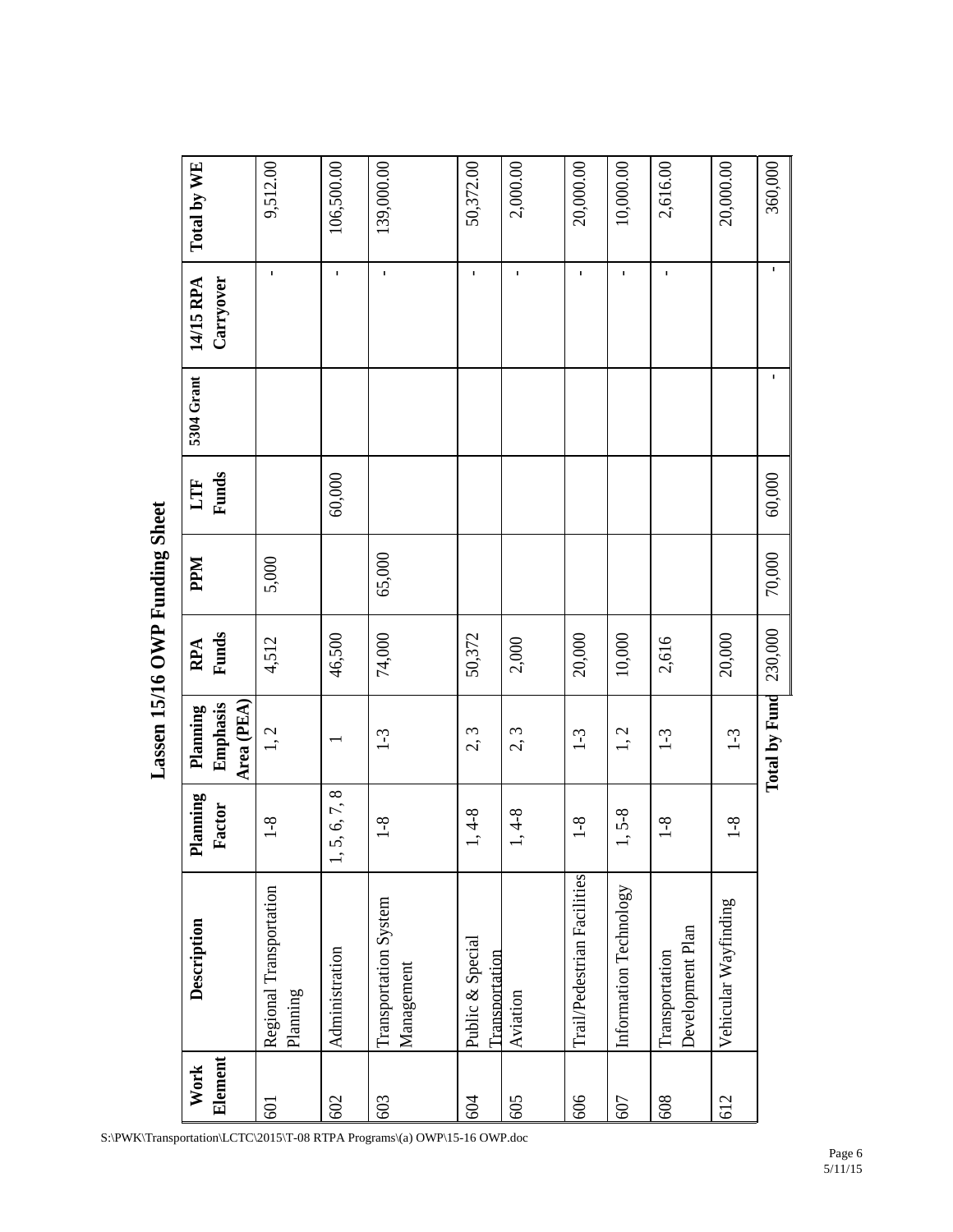### <span id="page-8-0"></span>**Work Element 601** *Regional Transportation Planning*

#### *Purposes*

- 1. To update elements of the 2012 Regional Transportation Plan (RTP) for planning and reference by staff and Federal, State and local agencies and the public, to ensure compliance with changing requirements.
- 2. To determine policies, safety needs, deficiencies and improvement programs for streets, roads and highways in the region, coordinating with local partners and Caltrans.
- 3. To plan, program and monitor the Regional Transportation Improvement Program (RTIP) consistent with RTP, including amendments to ensure that projects are delivered in a timely manner.

#### *Previous Work*

The LCTC has updated the Regional Transportation Plan (RTP) with the assistance of a consultant. The LCTC supports the maintenance of data, such as Pavement Management Systems, traffic counts, transit data, and other programs to assist in the development of performance measures and the next RTP. LCTC staff has worked with staff of the City of Susanville to prioritize local projects in the 2014 RTIP submittal. Local rehab projects have been restructured to better meet the targets set in the STIP.

RTIP amendments were made to include safety improvements to State Route 36 (Main Street), Bizz Johnson Trail acquisition and Modoc Line trailhead planning, Lassen Community College emergency access road, Paiute Lane Access to Susanville Ranch Park and a County Wide Vehicular Wayfinding program.

#### *Tasks*

- 1. Review Goals and Policies set forth in the Regional Transportation Plan (RTP), including long-range (20 year) transportation projects
- 2. Monitor and amend the RTP as needed.
- 3. Attend CTC meetings as necessary
- 4. Government-to-Government Outreach to include the Susanville Indian Rancheria

- 1. Properly monitored, current, and effective Regional Transportation Program (as needed)
- 2. RTP amendments, (as needed)

| DD <sub>A</sub><br>$\mathbf{M}$   | <b>PPM</b> | $\blacksquare$<br>. .<br>- | $\sim$ 0.0 $\prime$<br>– 20 ل | arrvover | ᠇<br>otal  |
|-----------------------------------|------------|----------------------------|-------------------------------|----------|------------|
| $\Omega$<br>$-12$<br>4.⊽<br>14.00 | 000.       |                            |                               |          | , <u>.</u> |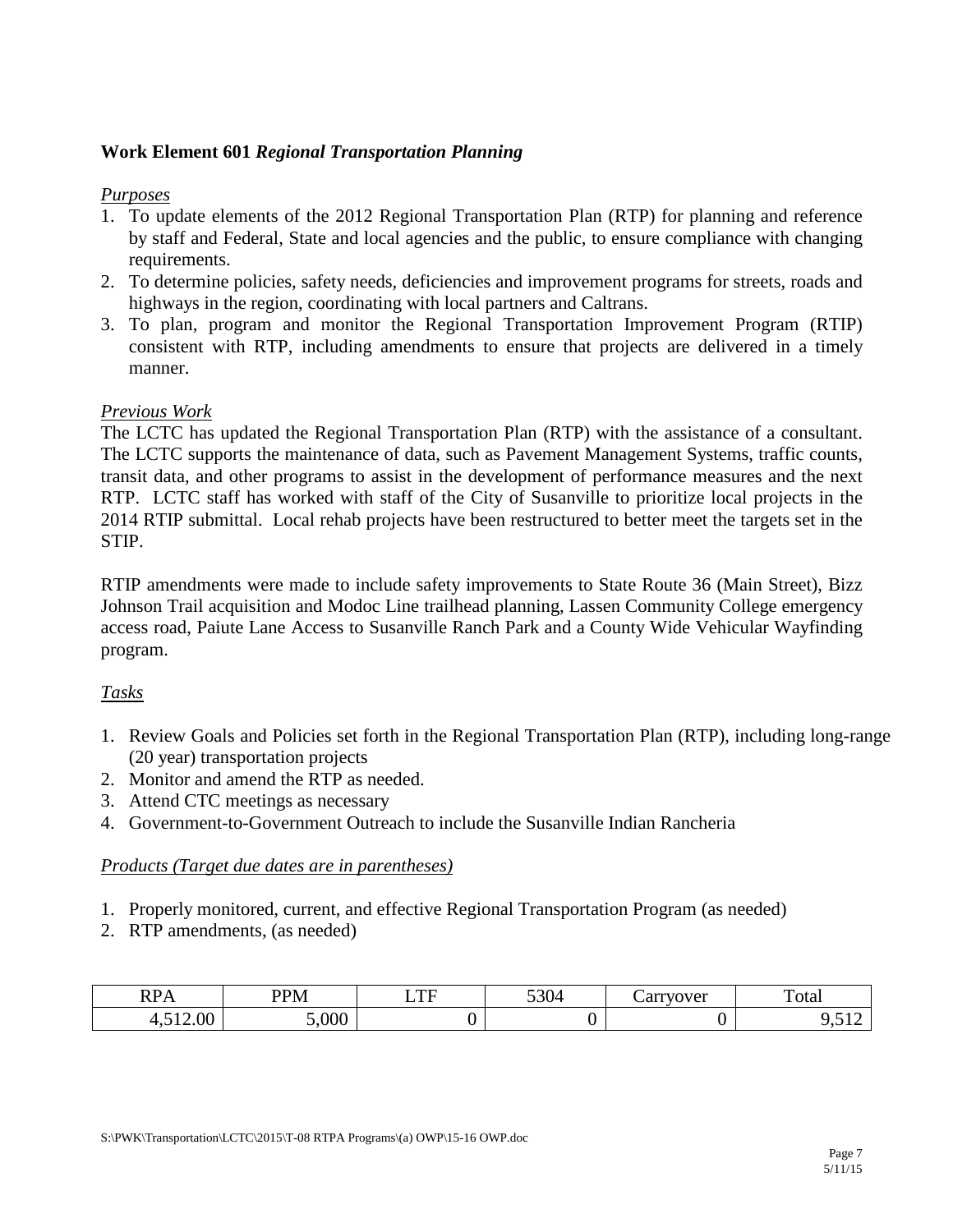#### <span id="page-9-0"></span>**Work Element 602** *Administration and Coordination*

#### *Purposes*

- 1. To provide for efficient and effective administration and implementation of programs, projects and funds
- 2. To support the LCTC and its advisory groups
- 3. To manage day-to-day operations and ensure compliance with applicable laws, rules and regulations
- 4. To encourage involvement and feedback during the continuous regional planning process, and to ensure compliance with State and Federal requirements
- 5. To coordinate regional transportation planning through consultation and collaboration in t

# *Tasks*

- 1. Prepare OWP, amendments, invoices, and reports for 2015/2016
- 2. Provide support to Technical Advisory Committee members, Lassen County Transportation Commissioners, stakeholders, and the public
- 3. Participate in meetings/workshops such as: Lassen County Transportation Commission; Technical Advisory Committee; Caltrans, Rural Counties Task Force, Regional Transportation Planning Agency task force, CTC, CalACT, Rural Transit Assistance Program
- 4. Coordinate meetings, programs, and activities between County, City, Tribal Governments, and State and Federal agencies to achieve comprehensive planning
- 5. Prepare annual budget and monitor approved budget; prepare financial and management reports for the LCTC

- 1. 15/16 OWP Quarterly invoices, reports and related documents (as required)
- 2. Draft Overall Work Program, FY 16/17 (3/1/16)
- 3. Final Overall Work Program, FY 16/17 (6/15/16)
- 4. Annual audits (December 2015)
- 5. Agendas, minutes, and notices to Transportation Commission (bi-monthly)

| DD.<br>$\sim$<br>111 1 1 | DDM A<br>レハ | $\blacksquare$<br>-                               | $\sim$ 0.4<br>ĸ | $0$ in the $10^{10}$<br>7 V.L<br>ーー | otal |
|--------------------------|-------------|---------------------------------------------------|-----------------|-------------------------------------|------|
| $F\cap\cap$              |             | $\Omega$<br>$\overline{\phantom{a}}$<br>ու<br>. . |                 |                                     |      |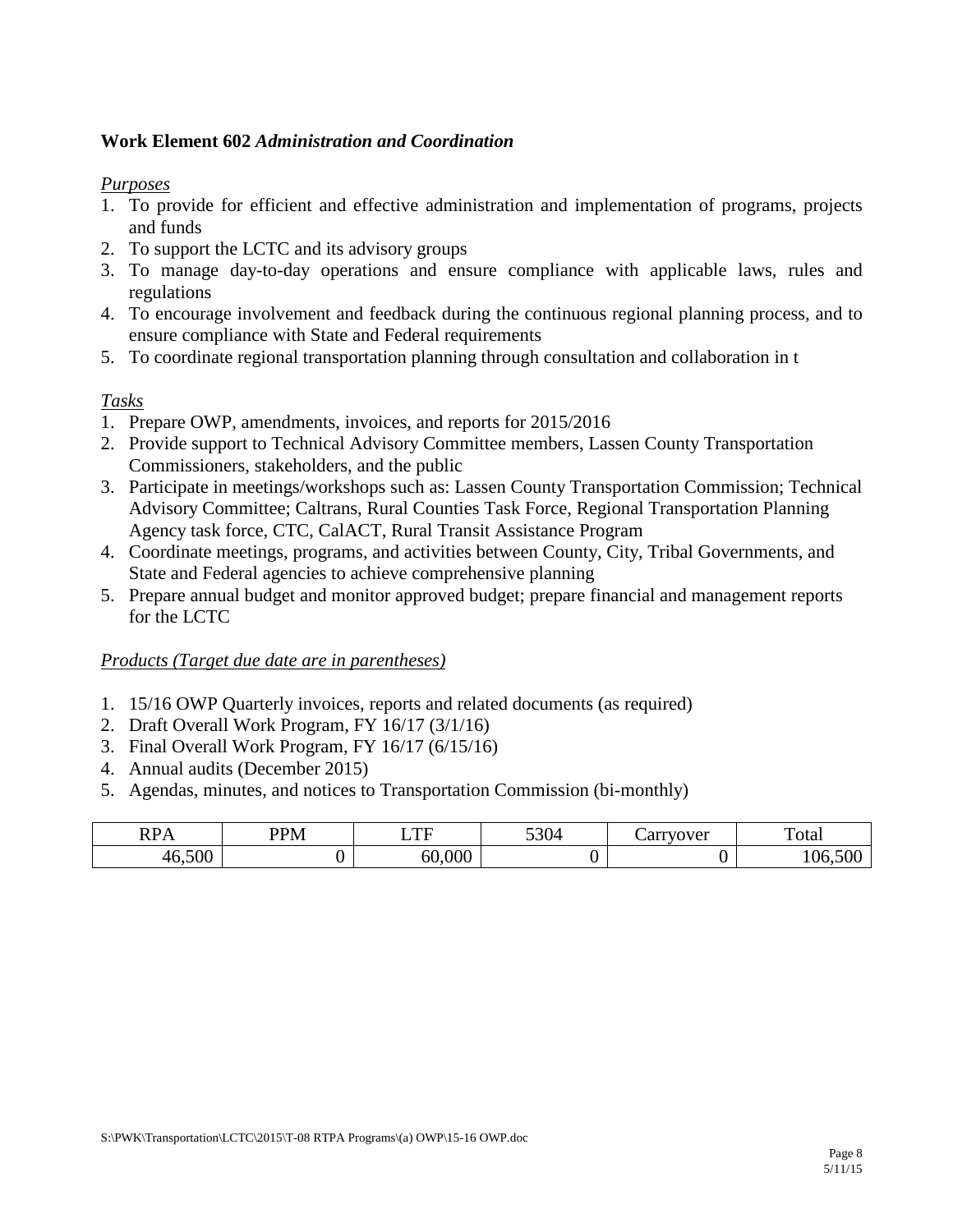# <span id="page-10-0"></span>**Work Element 603** *Transportation System Planning and Management*

#### *Purposes*

- 1. To assure the coordination of all modes of transportation within the planning process of Lassen County is accomplished.
- 2. To perform regional planning activities necessary to ensure safety and security in the transportation planning process.
- 3. Improve mobility and access using available mass transportation resources

#### *Previous Work:*

The tasks performed under this work element include, maintenance of the County's Pavement Management Program, participation in Rural County Task Force meetings, update of County road inventory, coordination of City, County, Tribal and State development plans, and ongoing participation in the development of Google Transit.

The LCTC has partnered with other Counties in District 2 to coordinate efforts to link regional transit services and allow for on-line trip generation and planning. This trip planning tool makes it possible for riders to connect seamlessly between regional transit providers.

#### *Tasks*

- 1. Maintenance of pavement management systems to establish priorities for projects identified in road inventory (RPA/PPM).
- 2. Traffic counts and capacity evaluations to assist in preparing the RTIP (RPA/PPM).
- 3. Update traffic and motor vehicle trends. Maintain Traffic Data to determine levels of service on City/County road ways to assist in preparing the RTIP (PPM).
- 4. Monitor the functional classifications of City and County roadways; update as necessary (RPA).
- 5. Coordinate City, County, Tribal and State development plans (RPA).
- 6. Coordinate with Caltrans on information meetings that discuss impacts of State Route Development/System Management Plans (ie: Susanville Relief Route, US 395) (RPA).
- 7. Participate, review and comment on Transportation Concept Reports (TCRs), submitted by Caltrans (RPA).
- 8. Develop and/or modify tools that allow for better assessment of transportation impacts on community livability to be incorporated with the development of the RTP (RPA/PPM).
- 9. Participate in conferences, trainings and Rural County Task Force meetings to stay current on coordinated transportation planning efforts

#### *Products (Target due dates are in parentheses)*

- 1. Updated current inventory of City and County Roads, including average daily traffic, miles of pavement/gravel, level of service, and functional classifications (6/30/16)
- 2. District System Management Plan, Transportation Concept Reports (TCRs), Route and Development Plans comment letters (as needed)
- 3. Up-to-date pavement management system (as needed)

| $\sum_{i=1}^{n}$<br>D<br><b>KPA</b> | <b>DD</b><br>12 N/I<br><b>TAT</b> | TTT<br>.<br>- | 5201<br>23U4 | rvover<br>∩≁<br>di i | ᠁<br>Total      |
|-------------------------------------|-----------------------------------|---------------|--------------|----------------------|-----------------|
| 000,1                               | 000,<br>- -                       |               |              |                      | 30<br>000<br>⊥ື |

S:\PWK\Transportation\LCTC\2015\T-08 RTPA Programs\(a) OWP\15-16 OWP.doc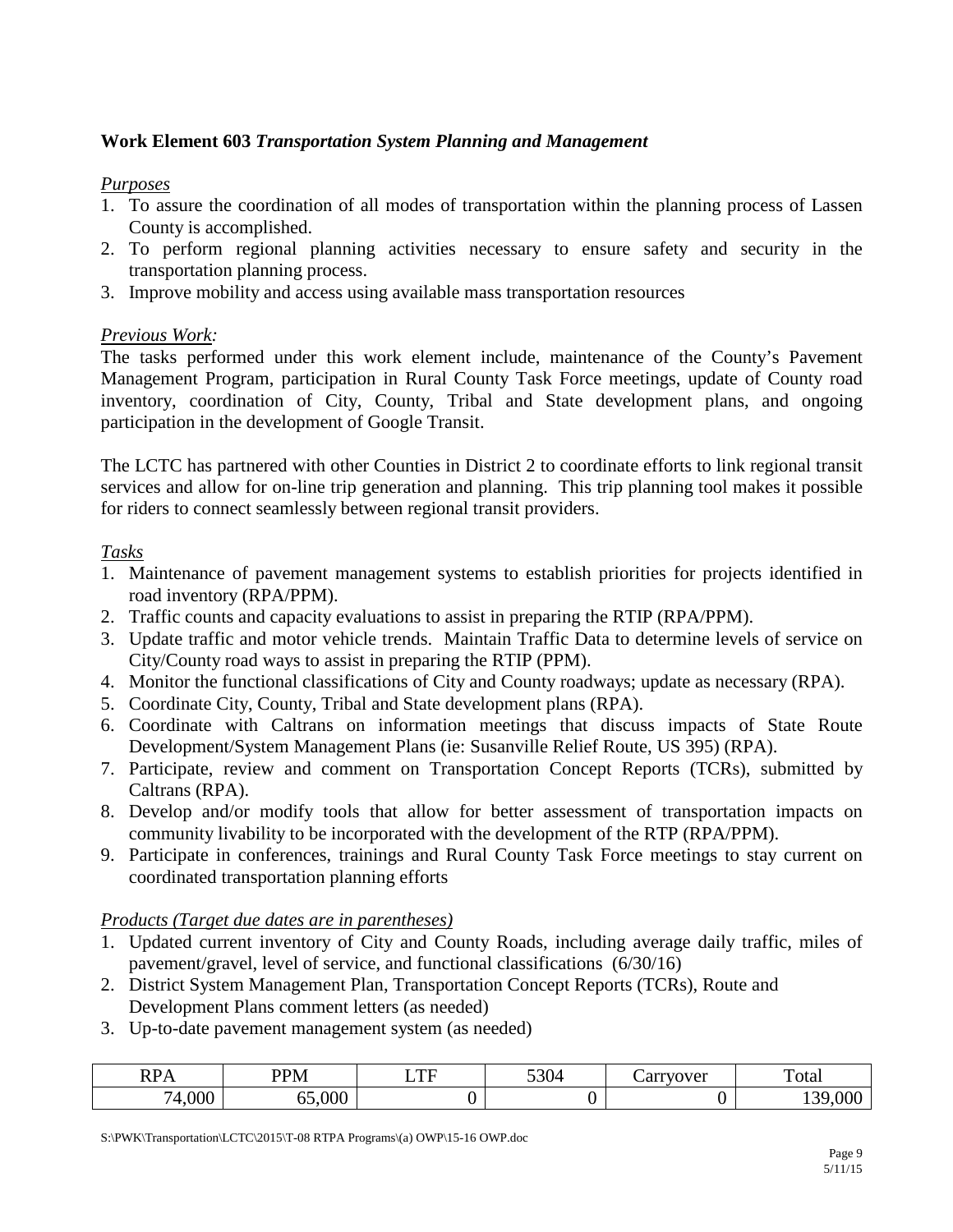#### <span id="page-11-0"></span>**Work Element 604** *Public and Special Transportation*

#### *Purposes*

- 1. To improve mobility and access using available mass transportation resources
- 2. To coordinate among public, private, Tribal and social service transportation providers to improve connectivity, enhance passenger safety, operating efficiency and regional mobility
- 3. To provide an efficient transit system responsive to the needs of County residents

#### *Previous Work:*

LRB expanded service to Southern Lassen County in the Herlong area by creating a second shift (night shift) pilot route to provide transit services to Sierra Army Depot (SIAD) workers who work the night shift. The SIAD employees presented a petition with 35 signatures of workers who were interested in the service. Service began in October 2012, with 4 riders. Ridership peaked in January 2014 with 15 riders and has subsequently dropped and maintained a steady ridership of 6 people. The LTSA has directed staff and Paratransit to continue to monitor usage to determine if this service will become permanent.

The LTSA also has completed upgrades and expansion to the Lassen Rural Bus communication system addressing the FCC mandates of narrow-banding by 2013. The LTSA utilized Prop 1B CalEMA funds allocated to the LCTC and County of Lassen to satisfy the FCC mandates early and their communication system is now fully digital. Completing this task has resulted in a significant improvement to the west county region of the County which previously had sporadic communication capabilities with the West County public transit route service.

# *Tasks*

- 1. Monitor existing routes to determine if modification is necessary to meet needs or if a new route is needed
- 2. Continue efforts to provide for second bus to the City Fixed route service to reduce excessive headway times
- 3. Monitoring of the operations of the Lassen Rural Bus (LRB) public transit system
- 4. Continue project work including administration of Prop 1B funded projects (PPM)
- 5. Work on development of Lassen Rural Bus Operations Policy Manual
- 6. Update/improvements to the public transit system bus route signage installations/updates
- 7. Continue monitoring and development of new routes.
- 8. Identify and document transportation facilities, projects and services required to meet regional and interregional mobility access needs.
- 9. Assess the operational and physical continuity of the regional transportation system components within and between metropolitan and rural areas, and interconnections to and through regions.
- 10. Investigate methods to reduce vehicle travel and to expand and enhance travel services
- 11. Conduct collaborative public participation efforts to further extend transportation planning to communities previously not engaged in discussion
- 12. Identify and address regional transportation issues relating to access to airports, intermodal transportation facilities, major freight distribution routes, national parks, recreation areas, monuments and historic sites, military installations and military base closures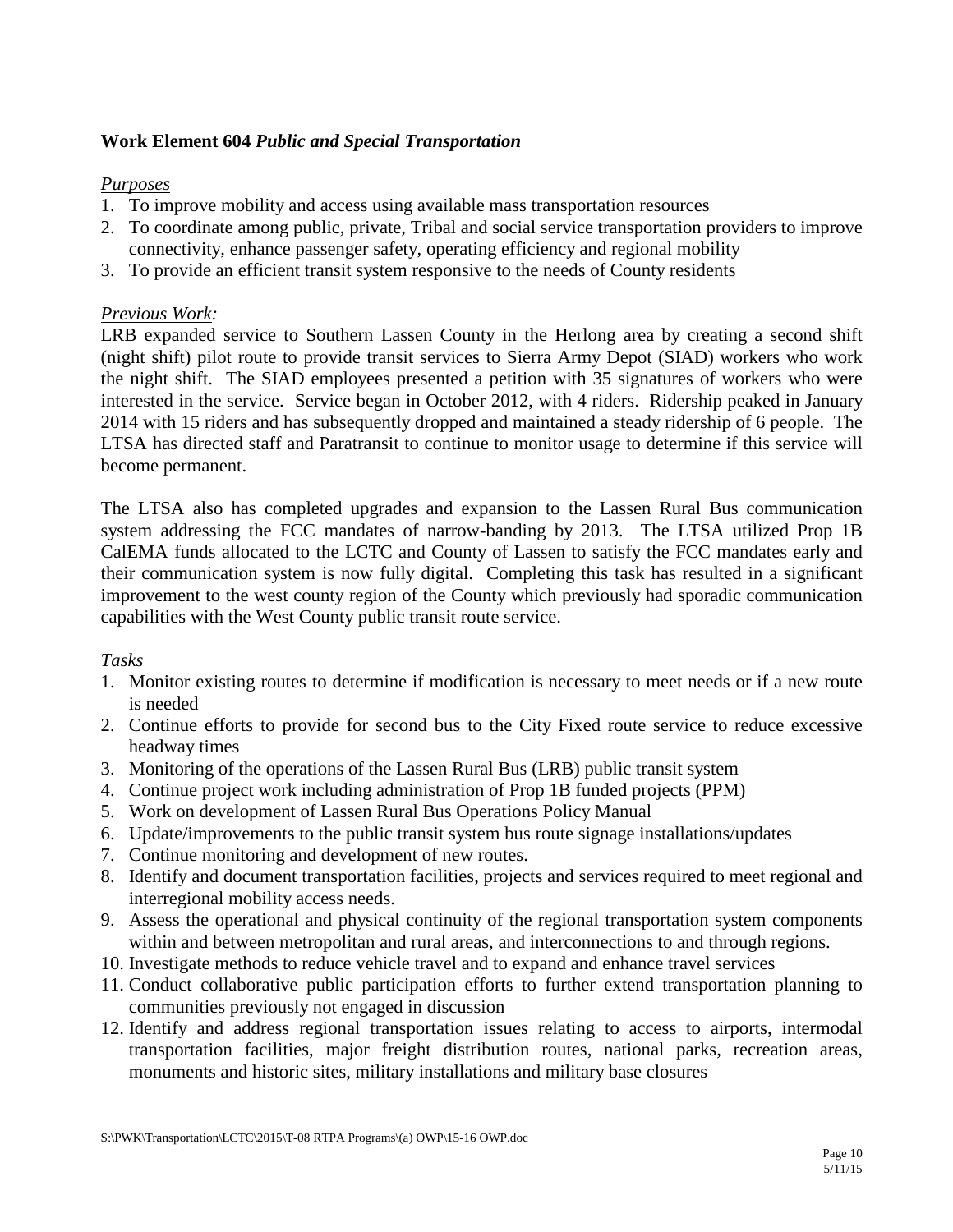#### **Work Element 604** *Public and Special Transportation*

- 1. Route adjustments and modifications (as needed)
- 2. Plan and cost estimates related to additional route (6/30/16)
- 3. Reports to LTSA LRB operations (bi-monthly)
- 4. Project reports (as required)
- 5. Draft LRB Policy Manual (6/30/16)
- 6. Unmet needs resolution. (6/30/16)
- 7. Short range transit plans specific to individual routes within the transportation system. (as needed)
- 8. Drug and Alcohol, DBE and Annual Certifications and Assurances (as required)
- 9. Adopted public participation plan (6/30/16)
- 10. Maintain and update transit statistical data (monthly)

| <b>DD</b><br>$\overline{\phantom{a}}$             | ו התח<br>1 Y T | TTT | $\sim$<br>V | $\alpha$ $\mu$ $\alpha$ $\alpha$ $\alpha$ $\alpha$ $\alpha$<br>`vi | <u>гт</u><br>'otal                                             |
|---------------------------------------------------|----------------|-----|-------------|--------------------------------------------------------------------|----------------------------------------------------------------|
| $\sim$ $\sim$<br>$\overline{\phantom{a}}$<br>JU.J |                |     |             |                                                                    | $\sim$ $\sim$<br>$\sim$ $\sim$ $\sim$<br>$\boldsymbol{\omega}$ |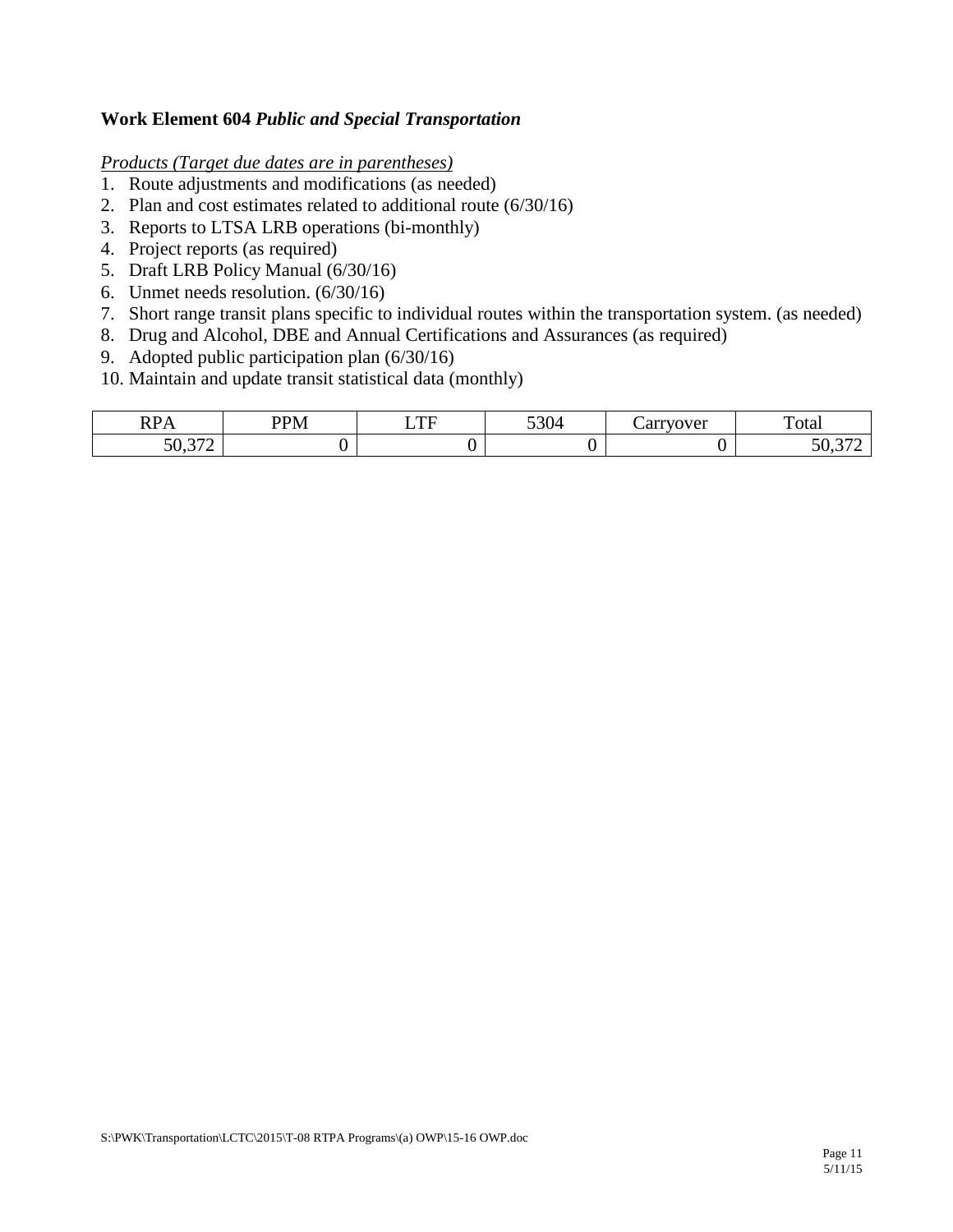### <span id="page-13-0"></span>**Work Element 605** *Aviation Facilities*

#### *Purpose*

1. To assist in airport planning studies leading toward upgrading and/or maintaining existing aviation service.

#### *Previous Work*

Significant tasks performed under this work element include the monitoring of the Capital Improvement Program for improvements to aviation facilities County wide.

Runway widening and overlay at Ravendale airport are scheduled for completion in 2015/2016. Runway overlay at Herlong Airport is scheduled for completion in 2015/2016.

Runway widening and taxi way enlargement at Spalding were completed in 2012. Crack sealing and striping were completed at Ravendale in 2012. Crack sealing and runway, taxiing and tie down area slurry seal were completed at the Southard Field Airport in 2013.

Several Airport Layout Plans were completed in September 2006, including Spalding, Herlong, Ravendale, and Southard Field (Bieber).

#### *Tasks*

- 1. Coordinate with local officials and Susanville Tribal Government to determine needs for specific projects.
- 2. Monitor the updated 6-year program of projects in 2012 RTP.
- 3. Continue to support and seek funds for Lassen County and City of Susanville airports.
- 4. Prepare and review grant applications.
- 5. Update the aviation needs and the development of a ten-year aviation Capital Improvement Plan, for freight and goods movement.
- 6. Provide information for California Department of Transportation (Division of Aeronautics), California Aviation System Plan.
- 7. Provide information to Lassen County Local Reuse Authority for the Sierra Army Depot coordinating plans to convert Amedee Airfield to civilian use.
- 8. Monitor the completed County and City Airport Layout Plans.
- 9. Participate in Goods Movement planning activities.
- C. Products (Target due dates are in parentheses)
	- 1. Completed County Airport Layout Plans. (6/30/16)
	- 2. Updated Aviation Capital Improvement Program. (6/30/16)

| $\mathbf{D}$<br>.<br>. . | -<br>DD. | $\blacksquare$ | $\sim$ $\sim$ | $T\bigcap T$<br>◡ | otal |
|--------------------------|----------|----------------|---------------|-------------------|------|
| <b>OOO</b><br>ึ          |          |                |               |                   |      |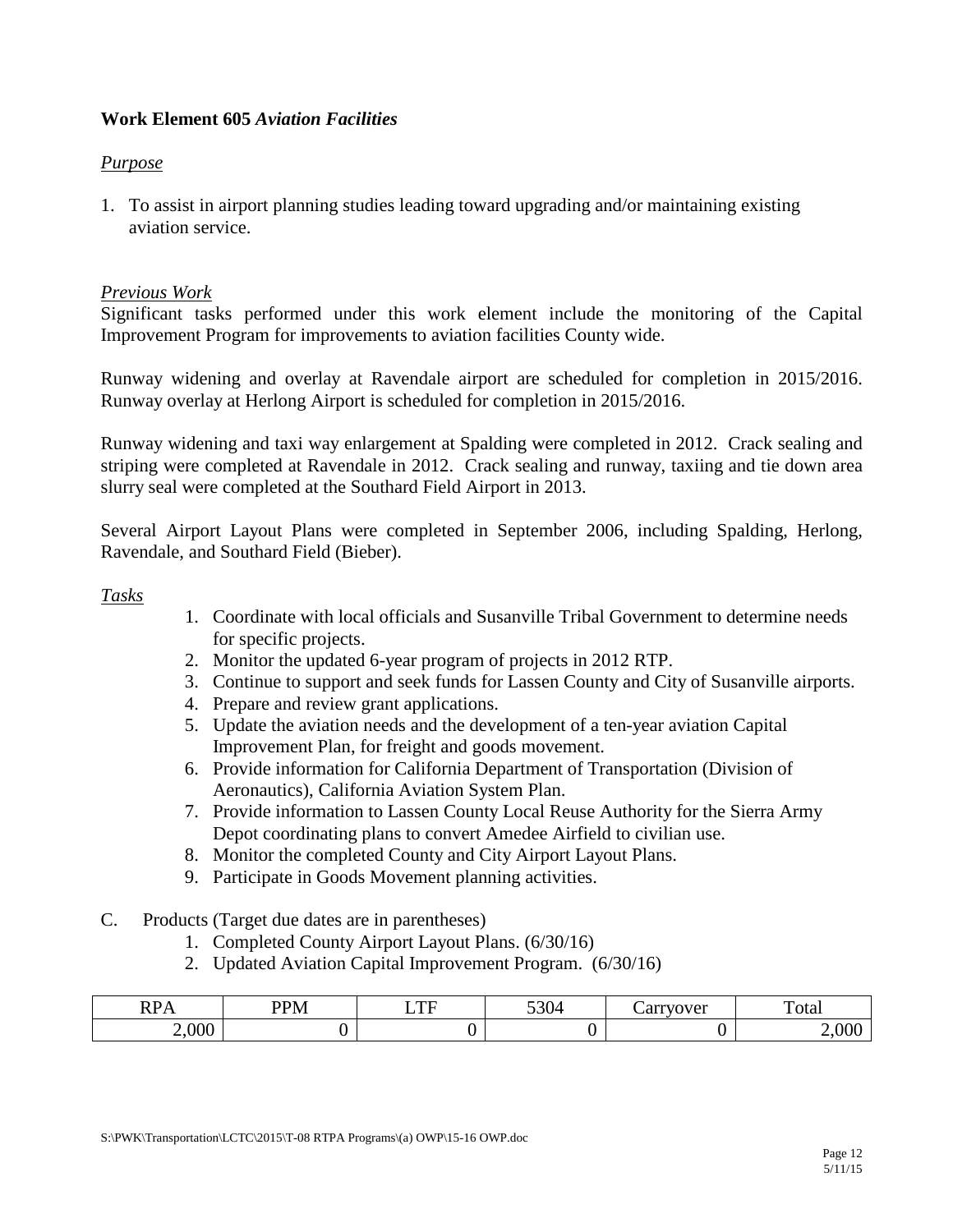#### <span id="page-14-0"></span>**Work Element 606** *Trail/Pedestrian Facilities*

#### *Purpose*

1. To assist in pedestrian and bicycle planning studies leading toward new and/or maintaining existing routes.

# *Previous Work:*

Significant tasks performed under this work element include the planning efforts of the Interagency Trail Corridor. These include working with the BLM on an abandoned Union Pacific Rail Line between Alturas and Wendel, conducting the universal trail assessment process on several trails in Susanville Ranch Park, and coordination with local officials to determine needs for specific projects. Work toward the establishment of a trail inventory catalog for trails in the County, specifically in the Susanville Ranch Park, was also completed. The Interagency Trails Coordinator updated the trails map for Susanville Ranch Park to include terrain features that clearly display park resources. A web site for Susanville Ranch Park, brochures, 19 miles of new trails, directional signage, new split rail fencing, new kiosk, and parking area improvements have been completed. A new 60' bridge and trail project (Homestead Bridge) has been completed. Rehabilitation of the Stonewall Trail has been completed. Several dozen benches have been placed throughout the park. 6 small bridges have been placed over intermittent drainages. Many illegal dump sites have been cleaned up.

Other trails within the County are being developed by the Interagency Trail Coordinator who is responsible for the network of recreational trails within Susanville Ranch Park. 14 miles of new nonmotorized, multi-use single track trails were planned and constructed in 2008, adding to the 8 miles of existing trails in Susanville Ranch Park. An additional 4 miles were added in 2011 and another mile was completed in June of 2012. The South Side Trail is now completed with on-going single track projects that will parallel old roads, adding to the trail experience. Including the South Side Trail, there are now 34 miles of multi-use, non-motorized single track trails within a 5 minute bicycle ride from Main Street in Susanville. Another new and noteworthy project is a 3 mile single track loop that was completed in April 2014 on Lassen Land and Trails Trust property on Richmond Road.

Signage, maps, brochures, a web site, and parking area improvements were completed in 2010-11. The web site and maps for Susanville Ranch Park were updated in March 2014. The web site now includes substantial content and is viewable on all devices.

In order to remain consistent with the Regional Transportation Plan and to be eligible for funding under the Bicycle Transportation Account Program the LCTC adopted an update to its 1999 Bicycle Master Plan in November of 2012.

"Share the Road" signage was added to 16 County and State roads in Fiscal Year 2005/06, including Richmond Road, which LCTC staff had been asked to evaluate for potential signing. Richmond Road is one of 16 roads identified as bicycle routes in the County.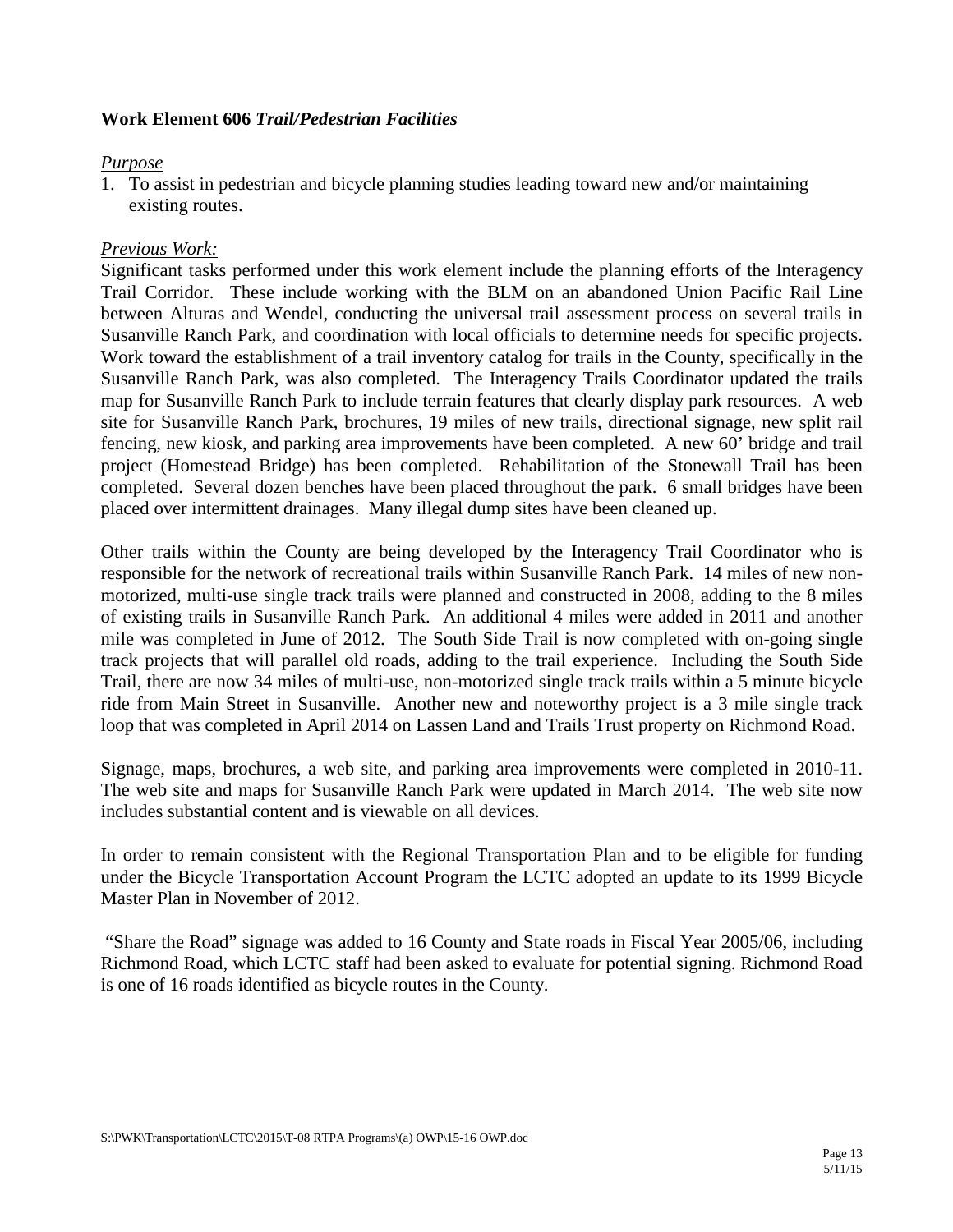#### **Work Element 606** *Trail/Pedestrian Facilities*

*Tasks*

- 1. Develop partnerships with local agencies responsible for land use decisions to facilitate coordination of trail facility planning with land use, open space, job housing balance, environmental constraints and growth management.
- 2. Identify grants for Bicycle Master Plan projects.
- 3. Continue the work on the County Trails Master Plan.
- 4. Coordinate with the Susanville Indian Rancheria to assess needs for specific projects and integrate planning efforts.
- 5. Continue to work with the regional Bicycle Partnership
- 6. Monitoring of a Trail Maintenance Plan

- 1. Monitor Bicycle Master Plan (as needed)
- 2. Updated inventory catalog for trails in County as new trails are added (on-going).
- 3. Trail Maintenance Plan (ongoing)
- 4. Complete Volunteer Trail Patrol and a Trail Inventory Catalog (6/30/16)

| n <sub>n</sub><br>IM A | PPM<br><b>IVI</b> | $\blacksquare$<br>-<br>. . | $\sim$ 0.0<br>JJV- | ັ | <u>гт</u><br><b>Cota</b> |
|------------------------|-------------------|----------------------------|--------------------|---|--------------------------|
| .000<br>$\cap$<br>∽    |                   |                            |                    |   |                          |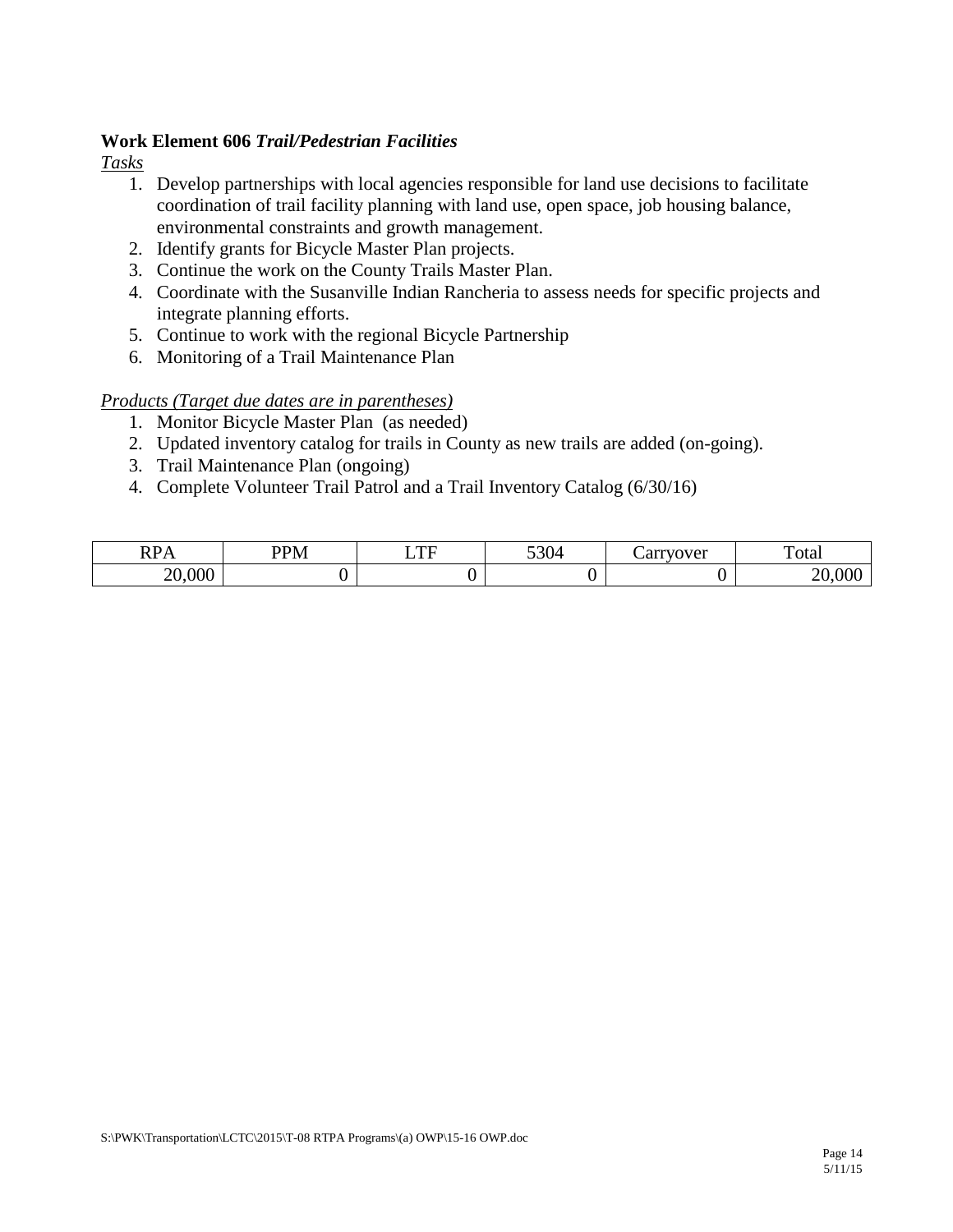# <span id="page-16-0"></span>**Work Element 607** *Information Technology*

Formerly known as GIS, this Work Element is being re-named to encompass all efforts the LCTC will engage in to develop and maintain Information Technology.

# *Purposes*

- 1. To manage, support and maintain regional advanced technology network
- 2. To support all work elements and regional transportation planning processes
- 3. To provide computer, audiovisual and other equipment for communications, data processing and reporting
- 4. Review planning documents including the RTP for the potential use of Intelligent Transportation Systems (ITS)
- 5. Coordinate with Caltrans in the development of an ITS architecture and maintenance plan for ITS projects in the region

# *Previous Work*

Significant tasks completed under this work element include the construction of a layer containing traffic count and speed data, maintenance of parcel layers, and training. The GIS system has been used extensively in the preparation of the current Regional Transportation Plan.

The LCTC received Blueprint Planning Grant funds to assist with the update and development of land use and zoning layers in the County General Plan. Planning staff have committed matching in-kind staff time toward this effort and are working with the consultant selected to perform the work.

Blueprint Planning Grant funds are being used to digitize the county's General Plan. This is the first phase in readying the county to do scenario model planning for new development. This is further discussed in Work Element 610.

GPS and GIS were used extensively by the Trails Coordinator planning and designing 18 miles of new trails in Susanville Ranch Park. The planning and design work involved data collection of features, slopes analysis, digital elevation modeling, soils mapping, property boundary verification, and cartography. The technology facilitated an efficient construction process and will be used heavily for on-going trail related projects.

#### *Tasks*

- 1. Coordinate with local officials (BLM, USFS, CDF, City of Susanville, Caltrans District 2, etc.) on available GIS information.
- 2. Continue with the ongoing maintenance of the GIS base map county-wide.
- 3. Complete the development of an accurate State, local, and private road system layer on base map.
- 4. Continue pavement management system data input.
- 5. Develop inventory of speed zones, traffic signs, and other roadway features.
- 6. Document environmental and cultural resources, and develop and improve coordination between agencies using GIS's and other computer based tools.
- 7. Develop or acquire additional GIS layers that pertain to transportation planning, such as, airport layout plans and airport influence boundaries, archeological and historic locations and wetlands sites.

S:\PWK\Transportation\LCTC\2015\T-08 RTPA Programs\(a) OWP\15-16 OWP.doc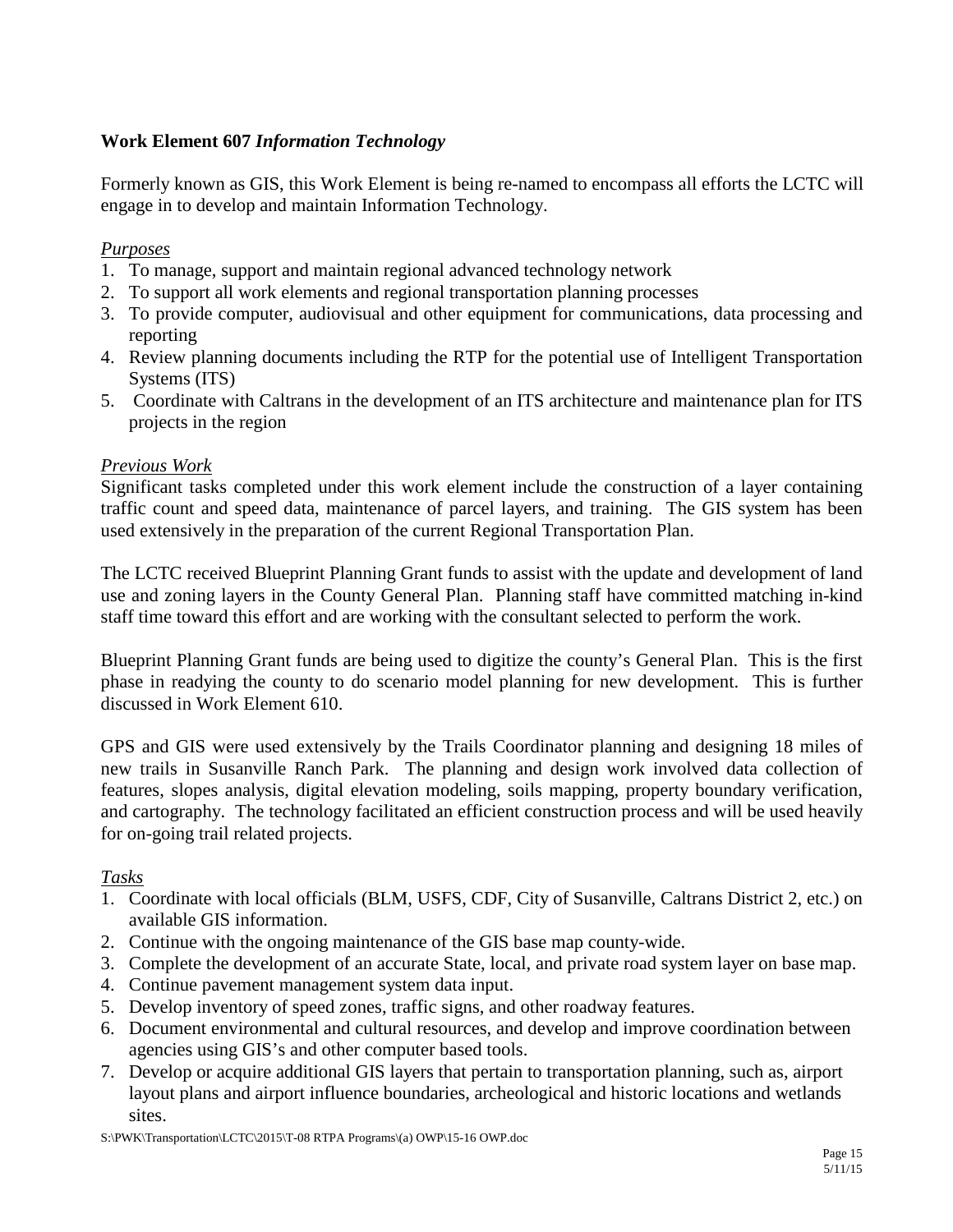- 8. Train staff in the use of GIS and other software technologies that will enhance the use of the program for transportation planning.
- 9. Provide IT support and maintenance for network, websites, domains, equipment, software, hardware, updates, replacement and technical assistance to resolve issues
- 10. Purchase office and computer equipment as needed

- 1. Develop or acquire additional GIS layers that pertain to transportation planning, such as, demographic information, traffic volumes, and others. (6/30/16)
- 2. Maintain the existing GIS system to include parcels, roads, addresses, and other transportation features. (as needed)
- 3. Creation of trails system management maps (as needed)
- 4. Purchase new or update software (as needed)

| $\mathbf{r}$ | P <sub>nn1</sub> | $\blacksquare$ | 520a | 0.4993703704         | $\sim$ |
|--------------|------------------|----------------|------|----------------------|--------|
| . .          |                  | . .            | v    | $\ddot{\phantom{a}}$ | otal   |
| 000          |                  |                |      |                      |        |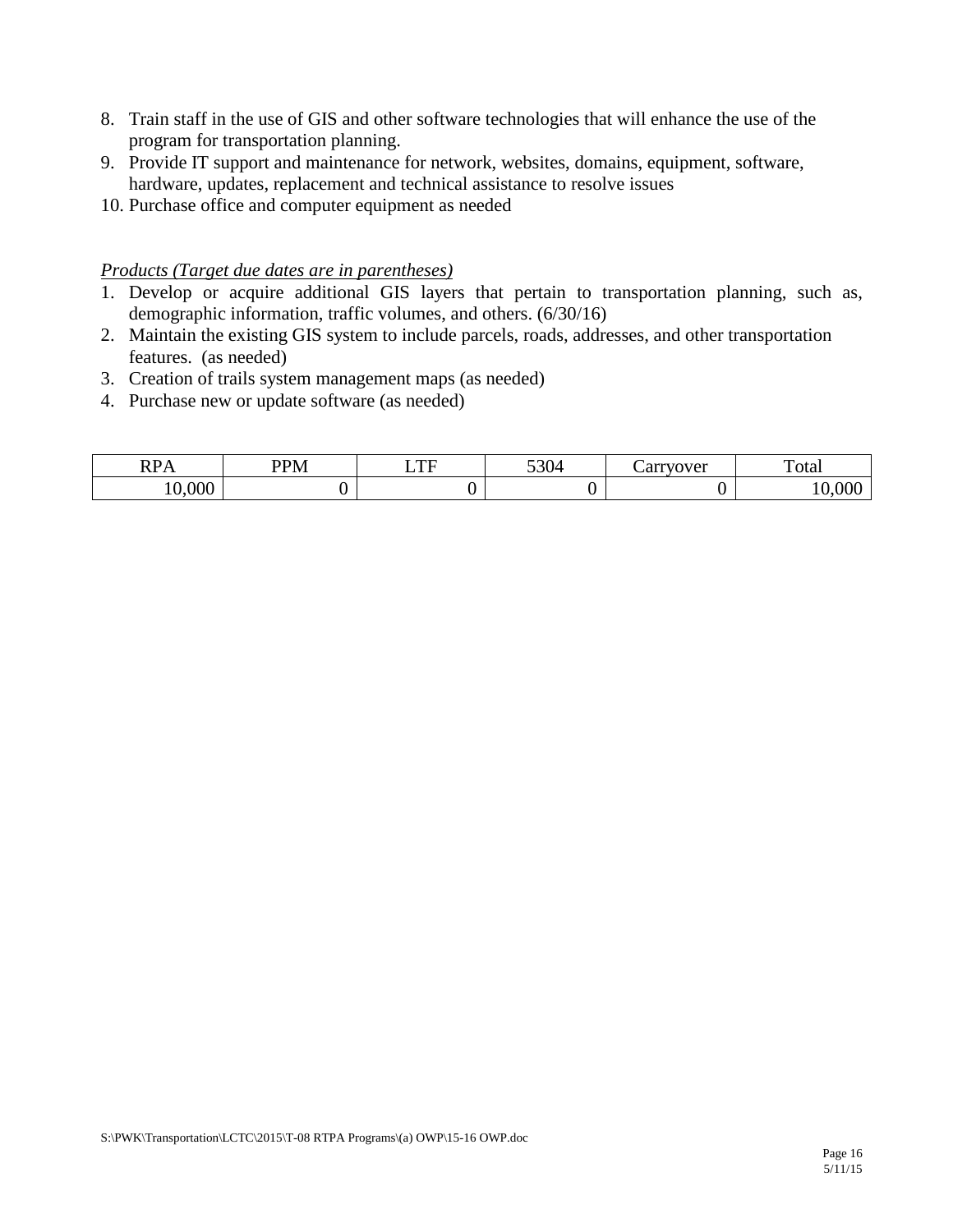#### <span id="page-18-0"></span>**Work Element 608** *Transit Development Plan (TDP)*

#### *Purpose*

1. To perform the work identified in the Transit Development Plan (TDP) for the region of Lassen County that will include comprehensive goals and objectives to provide an effective, balanced and coordinated transportation system, at a reasonable cost, that serves the needs of all the people in the county, and that supports and helps achieve the goals and land use element of the County General Plan.

#### *Previous Work:*

As a result of the previous adopted TDP, the Lassen Transit Service Agency expanded the Lassen Rural Bus (LRB) City Fixed route service an additional hour per day from 10 vehicle revenue service hours (VRSH) to 11 VRSH. In addition, public transit service was extended into Plumas County at the city of Chester. Service during the mid-day run of this route was also extended to Chester. Currently the LRB now provides inter-county service to Chester three times per day five days per week with additional service addition to include Saturdays twice per day.

Current transit providers (Lassen Senior Services, Lassen County Dept. of Social Services, Susanville Indian Rancheria, Veterans, and others) provided input in the development of the TDP to address the needs of the providers and the clientele of the providers. The TDP has compiled statistical and demographic information to identify gaps in existing services, reviewed the Non-Emergency Medical Transportation Plan and addressed the recommendations through a service implementation plan, identified performance measures for assessing the effectiveness of the transit services, made recommendations on how to coordinate services between transit providers and evaluated technology tools for transit coordination and financial tracking and how these tools can be utilized in Lassen County.

#### *Tasks*

- 1. Determine site location for transfer point on City Fixed route service in order to implement route improvements recommended in the 2012 TDP.
- 2. Determine route alternative design to incorporate service delivery to the VA Medical Clinic into the City Fixed Route.
- 3. Determine and make recommendation alternative service plans and coordination for improved public transit opportunities.
- 4. Develop action, capital and financial elements to support recommended strategies.

- 1. Inner city transit route proposal (6/30/16)
- 2. Bus facility expansion (6/30/16)

| ◡                      | $\sim$<br>DD <sub>1</sub> | $\sim$ | $\sim$ $\sim$ | $0.4444$ $10.770.44$ | ' otar |
|------------------------|---------------------------|--------|---------------|----------------------|--------|
| . .<br>$\sim$ 0 $\sim$ |                           |        |               |                      | $\sim$ |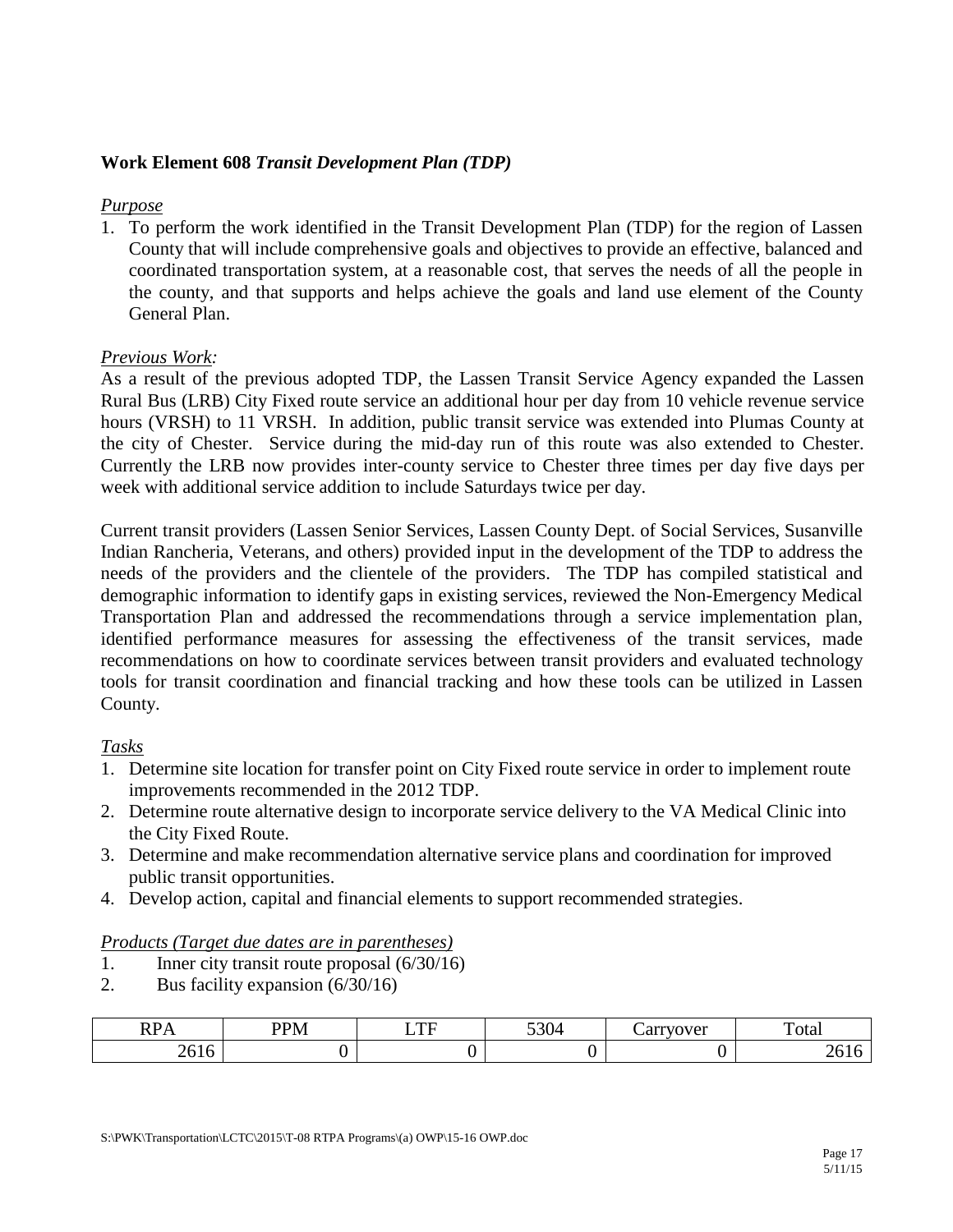### <span id="page-19-0"></span>**Work element 612** *Vehicular Wayfinding Program*

#### *Purpose*

1. To make it easier for residents, commuters and tourists to find destinations and attractions within Lassen County. Wayfinding aims to integrate a range of navigation and communication tools for traversing Lassen County, such as signage, brochures, kiosks and smart-phone applications.

#### The **project goals** of the Wayfinding Plan include:

- Emphasize Destinations
- Highlight Key Attractions
- Enhance the User's Experience
- Improve Mobility
- Reinforce Links
- Reinforce Community Identity
- Develop a System that can be implemented

#### *Previous Work*

This is a new Work Element. However, as the County continues to build its infrastructure and enhance the quality of life for its growing resident and business population, it has identified the implementation of a Wayfinding Program as an initiative that will enhance the experience for everyone. The development of an overall wayfinding philosophy and graphic standard can provide valuable information and communicate an organized and friendly County, without detracting from its visual beauty. In contrast, ignoring or having an unregulated, haphazard approach to this issue will only create sign clutter, less efficient navigation and an unwelcoming perception of the County. The aim of this Program is to create an overall wayfinding philosophy for Lassen County, identify a variety of possible wayfinding tools, analyze existing conditions in Lassen County and develop a set of graphic standards that can be implemented, enforced and maintained over time.

A. Purpose

Wayfinding explores ways to navigate from one place to another, and focuses on highlighting the experience of the path and eventual arrival of the wayfinding user. The system will underscore Lassen County's unique identity, as well as improve movement for motorists

- B. Tasks
	- 1. Identify Partner Agencies and Community Members
	- 2. Public Participation Meetings
	- 3. Draft and Final Plan for adoption
	- 4. Present Plan to Partner Agencies
- C. Products (Target due dates are in parentheses)
	- 1. Wayfinding Plan for the City of Susanville (6/30/16)
	- 2. Wayfinding Plan for Lassen County (6/30/16)

| DD.<br>$\sqrt{ }$ | <b>PPM</b> | $\blacksquare$<br>--- | 5304 | arrvover<br>, س | —<br>Total |
|-------------------|------------|-----------------------|------|-----------------|------------|
| ,000<br>nn        |            |                       |      |                 |            |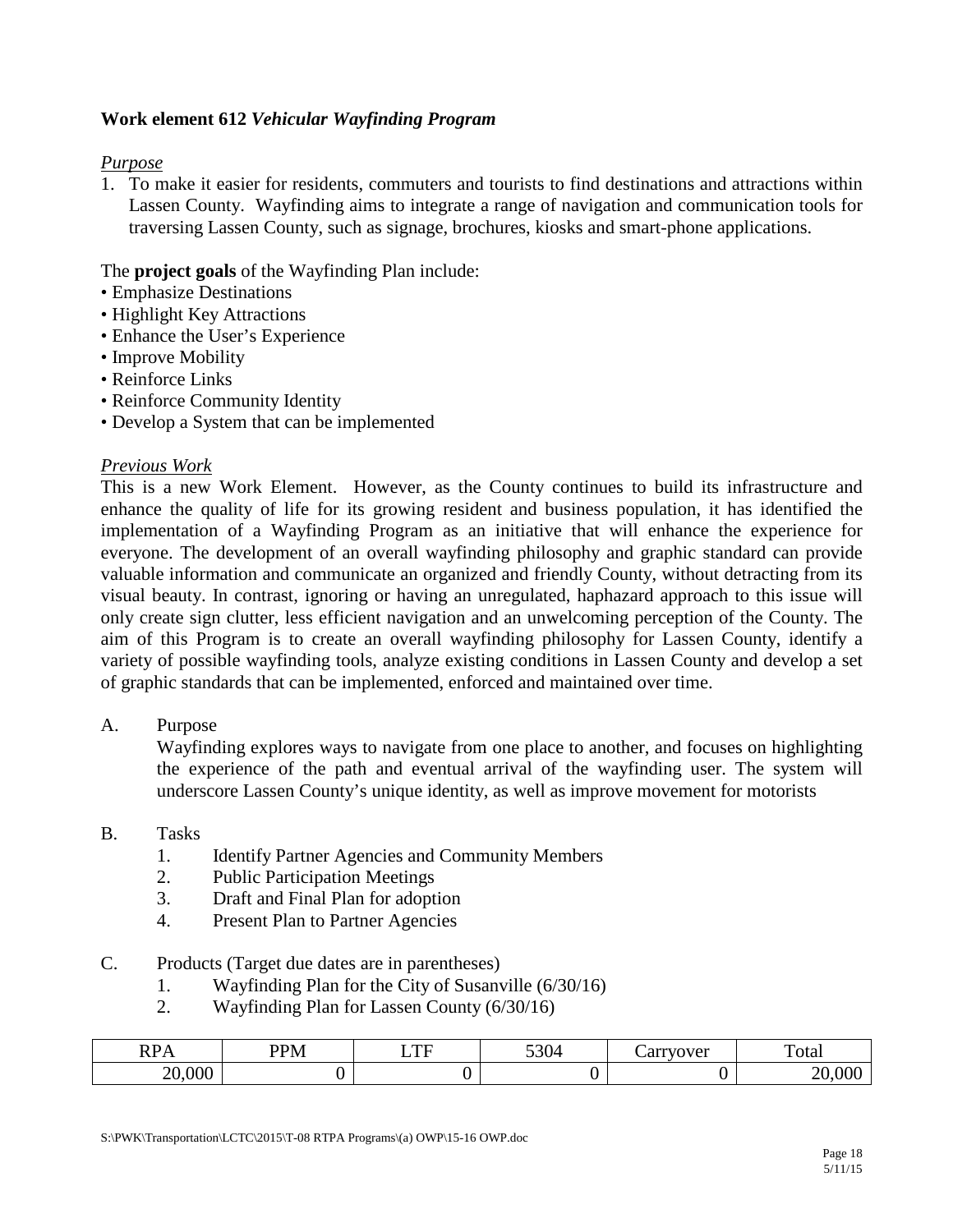# **Caltrans' Overall Work Program Element Fiscal Year 2015/2016**

<span id="page-20-0"></span>

| <b>Activity Description</b>   | <b>Product</b>                        | <b>Funding Source</b> | <b>Due Date</b>        |
|-------------------------------|---------------------------------------|-----------------------|------------------------|
| Coordinate with LCTC          | <b>Lassen County RTP</b>              | State & Federal Funds | $FY$ 15/16 and ongoing |
| staff on update of            |                                       |                       |                        |
| Regional                      |                                       |                       |                        |
| <b>Transportation Plan</b>    |                                       |                       |                        |
| (RTP)                         |                                       |                       |                        |
| <b>Assist RTPA staff with</b> | <b>Lassen County RTIP</b>             | State & Federal Funds | $FY$ 15/16 and ongoing |
| programming                   |                                       |                       |                        |
| documents for their           |                                       |                       |                        |
| <b>RTIP</b> amendments        |                                       |                       |                        |
| Monitor OWP work              | Payment of Invoices                   | State & Federal Funds | $FY$ 15/16 and ongoing |
| progress, process OWP         | Various Transit grants                |                       |                        |
| invoices for payment,         |                                       |                       |                        |
| including grant               |                                       |                       |                        |
| progress                      |                                       |                       |                        |
| <b>System Management</b>      | TCR update<br>$\bullet$               | State & Federal Funds | FY 15/16               |
|                               | <b>CTIS</b> database<br>$\bullet$     |                       |                        |
|                               | <b>ITMS</b> database<br>$\bullet$     |                       |                        |
| <b>Lassen County</b>          | <b>Lassen ITS</b>                     | State & Federal Funds | $FY$ 15/16 and ongoing |
| Intelligent                   | Architecture Plan                     |                       |                        |
| <b>Transportation System</b>  | Coordination                          |                       |                        |
| (ITS) Architecture            |                                       |                       |                        |
| <b>Assist LCTC Staff in</b>   | Participation by Tribes               | State & Federal Funds | $FY$ 15/16 and ongoing |
| outreach and                  | in the Transportation                 |                       |                        |
| participation by Native       | <b>Planning Process</b>               |                       |                        |
| American Tribal               |                                       |                       |                        |
| Governments                   |                                       |                       |                        |
| Multi-modal Planning          | Aeronautics<br>$\bullet$              | State & Federal Funds | FY 15/16               |
| Coordination                  | <b>Bicycle Plan</b><br>$\bullet$      |                       |                        |
|                               | <b>Transit Planning</b><br>$\bullet$  |                       |                        |
|                               | Pedestrian<br>$\bullet$               |                       |                        |
|                               | <b>ADA</b> Accessibility<br>$\bullet$ |                       |                        |
| Coordination with             | • Public Participation                | State & Federal Funds | FY 15/16               |
| <b>LCTC</b> Staff on          | $\bullet$ Greenhouse Gas/             |                       |                        |
| miscellaneous                 | Air Quality                           |                       |                        |
| transportation related        | • Intergovernmental                   |                       |                        |
| issues                        | Review                                |                       |                        |